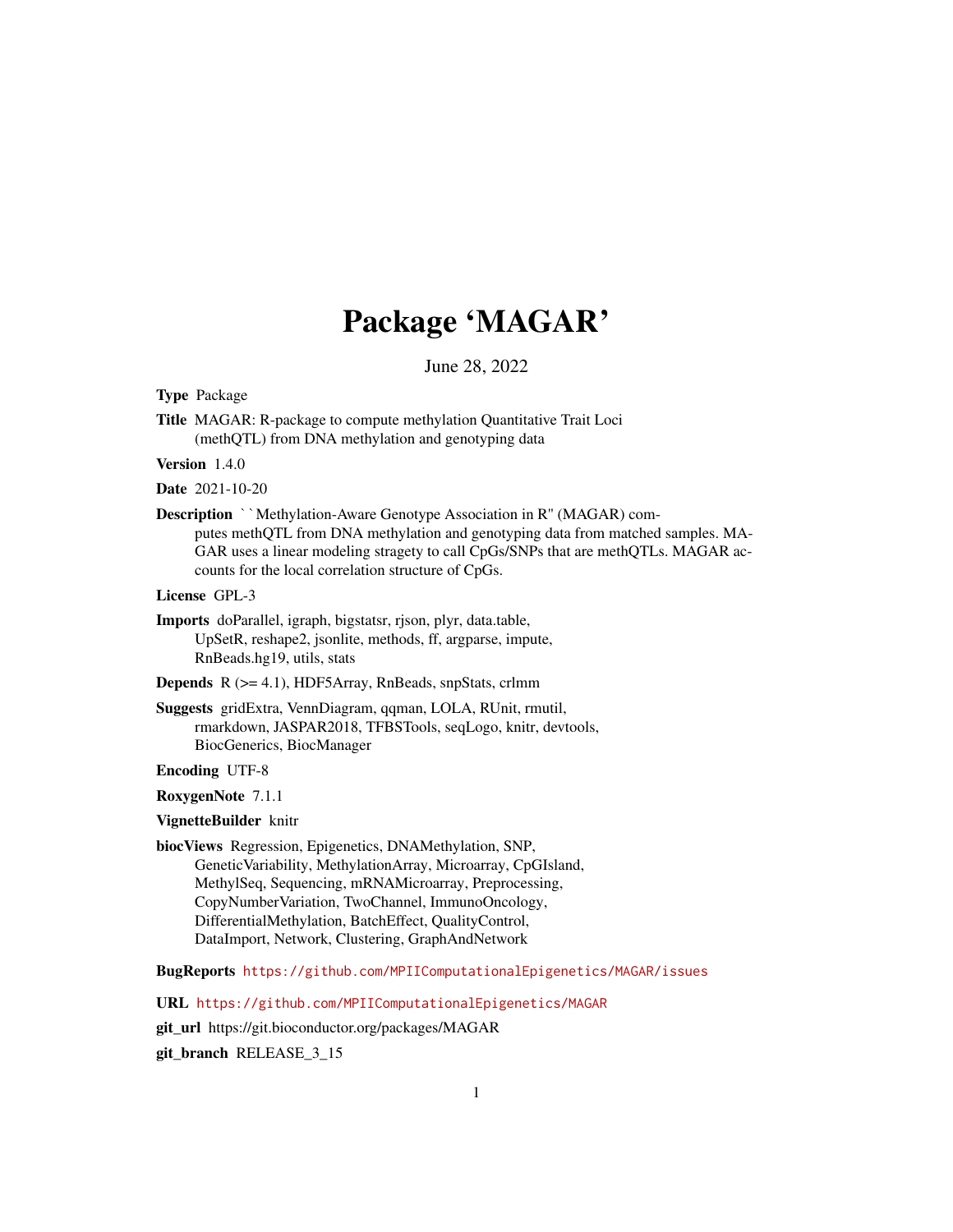git\_last\_commit 4596003 git\_last\_commit\_date 2022-04-26 Date/Publication 2022-06-28 Author Michael Scherer [cre, aut] (<<https://orcid.org/0000-0001-7990-6179>>) Maintainer Michael Scherer <mscherer@mpi-inf.mpg.de>

## R topics documented:

| 3              |
|----------------|
| 4              |
| 6              |
| $\overline{7}$ |
| 8              |
| 9              |
| 10             |
| 10             |
| 11             |
| 12             |
| 12             |
| 13             |
| -14            |
| -14            |
| 15             |
| 16             |
| 16             |
| 17             |
| 18             |
| 18             |
| 19             |
| 20             |
| 21             |
| 21             |
| 22             |
| 23             |
| 24             |
| 25             |
| 25             |
| 26             |
| 27             |
| 28             |
| 28             |
| 29             |
| 30             |
| 31             |
| 34             |
| 36             |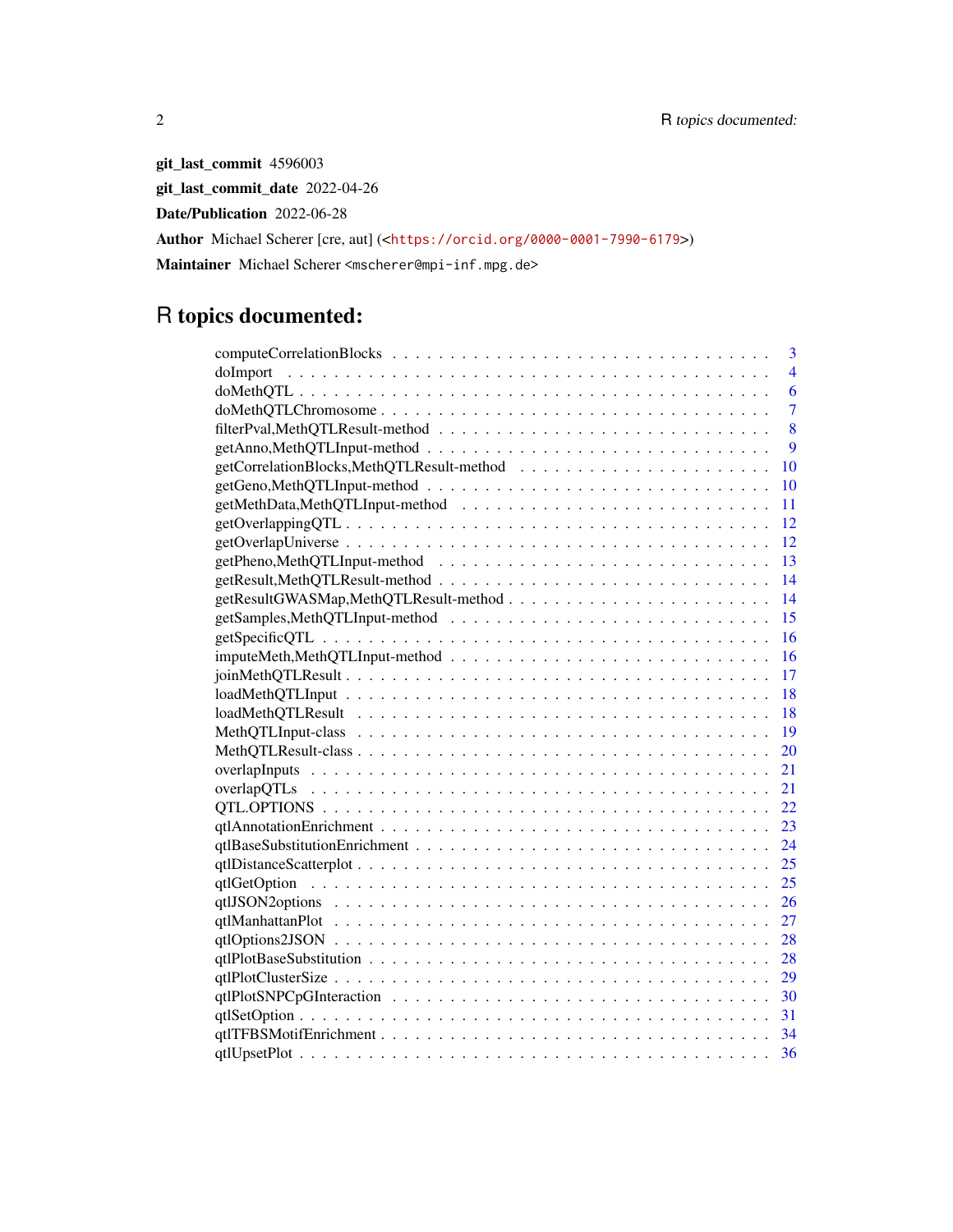<span id="page-2-0"></span>

computeCorrelationBlocks

*computeCorrelationBlocks*

#### Description

This function computes CpG correlation blocks from correlations of CpGs across samples by Louvian clustering.

### Usage

```
computeCorrelationBlocks(
 meth.data,
 annotation,
 cor.threshold = qtlGetOption("cluster.cor.threshold"),
  sd.gauss = qtlGetOption("standard.deviation.gauss"),
  absolute.cutoff = qtlGetOption("absolute.distance.cutoff"),
 max.cpgs = qtlGetOption("max.cpgs"),
 assembly = "hg19",chromosome = "chr1"
)
```
#### Arguments

| meth.data       | A data. frame containing the methylation data with CpGs in the rows and sam-<br>ples in the columns.                                                                                                                         |
|-----------------|------------------------------------------------------------------------------------------------------------------------------------------------------------------------------------------------------------------------------|
| annotation      | The genomic annotations of the CpG positions.                                                                                                                                                                                |
| cor.threshold   | The correlation threshold used to discard edges from the correlation-based net-<br>work.                                                                                                                                     |
| sd.gauss        | Standard deviation of the Gauss distribution used to weight the distance                                                                                                                                                     |
| absolute.cutoff |                                                                                                                                                                                                                              |
|                 | Absolute distance cutoff after which no methQTL interaction is to be consid-<br>ered.                                                                                                                                        |
| max.cpgs        | Maximum number of CpGs used in the computation (used to save memory).<br>40,000 is a reasonable default for machines with $\sim$ 128GB of main memory.<br>Should be smaller for smaller machines and larger for larger ones. |
| assembly        | The assembly used                                                                                                                                                                                                            |
| chromosome      | The chromosome for which correlation block calling is to be performed                                                                                                                                                        |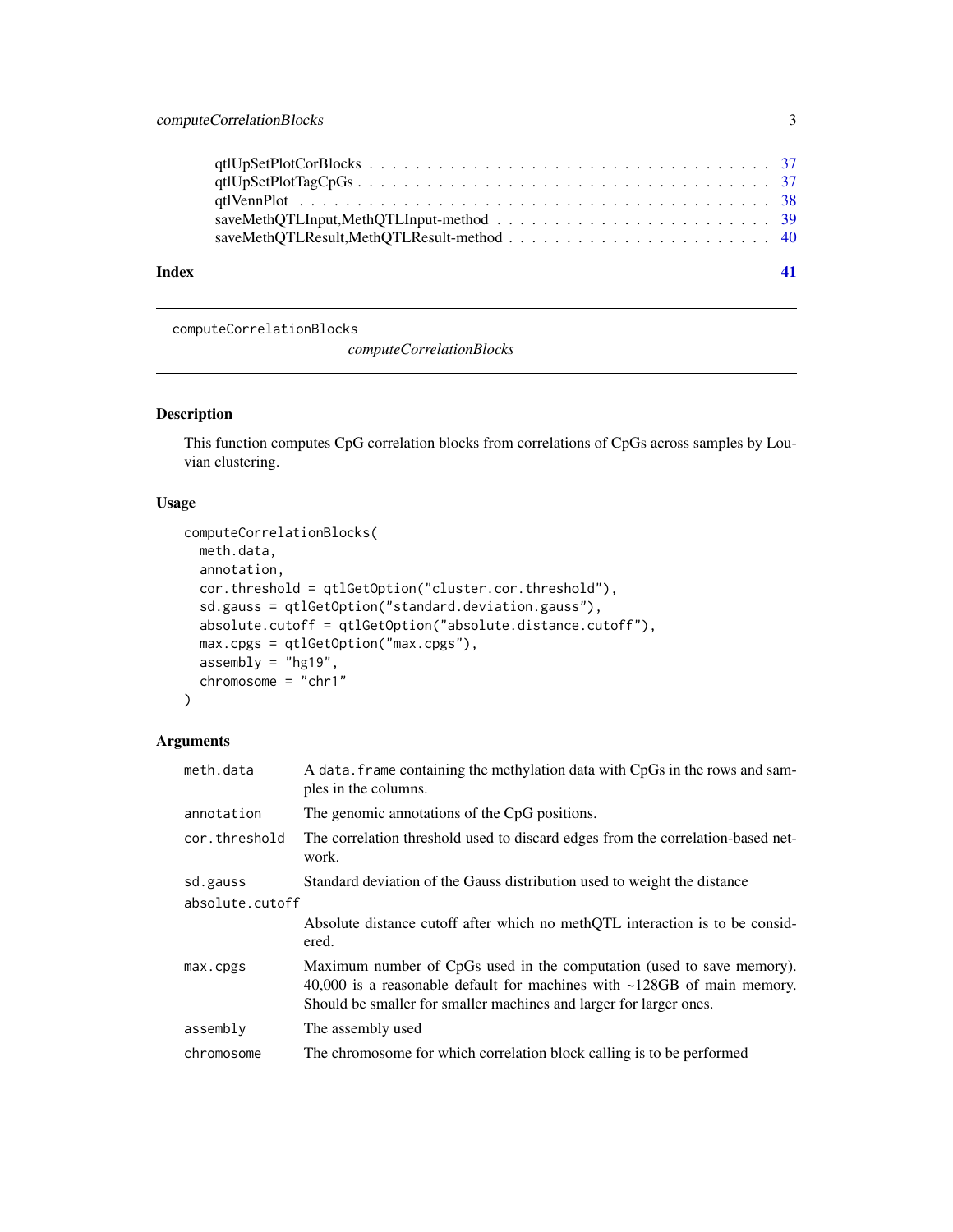#### Details

This method performs clustering of the correlation matrix obtaind from the DNA methylation matrix. Correlations are computed for each pair of CpGs across all the samples. We then compute a similarity matrix from this correlation matrix and set correlations lower than the given threshold to 0. In the next step, we weight the correlations by the distance between the CpGs: smaller distances get higher weights according to Gaussian distribution with mean 0 and standard deviation as specified above. Furthermore, similarities of CpGs that are further than absolute.distance.cutoff away from one another are discarded.

We then compute the associated weighted, undirected graph from the similarity matrix and execute Louvain clustering on the graph. The resulting clusters of CpGs are returned.

#### Value

A list representing the clustering of CpGs into correlation blocks. Each element is a cluster, which contains row indices of the DNA methylation matrix that correspond to this cluster.

#### Author(s)

Michael Scherer

#### Examples

```
meth.qtl <- loadMethQTLInput(system.file("extdata","reduced_methQTL",package="MAGAR"))
meth.data <- getMethData(meth.qtl)
anno.meth <- getAnno(meth.qtl,"meth")
cor.blocks <- computeCorrelationBlocks(meth.data[seq(1,10),],annotation=anno.meth[seq(1,10),])
```
doImport *doImport*

#### **Description**

Performs input for the given DNA methylation and genotyping data.

#### Usage

```
doImport(
  data.location,
  s.anno = NULL,
  assembly.meth = "hg19",
  assently.geno = "hg19",tab.\nsep = ","s.id.col = "sample_id",
  out.folder = tempdir(),
  ...
)
```
<span id="page-3-0"></span>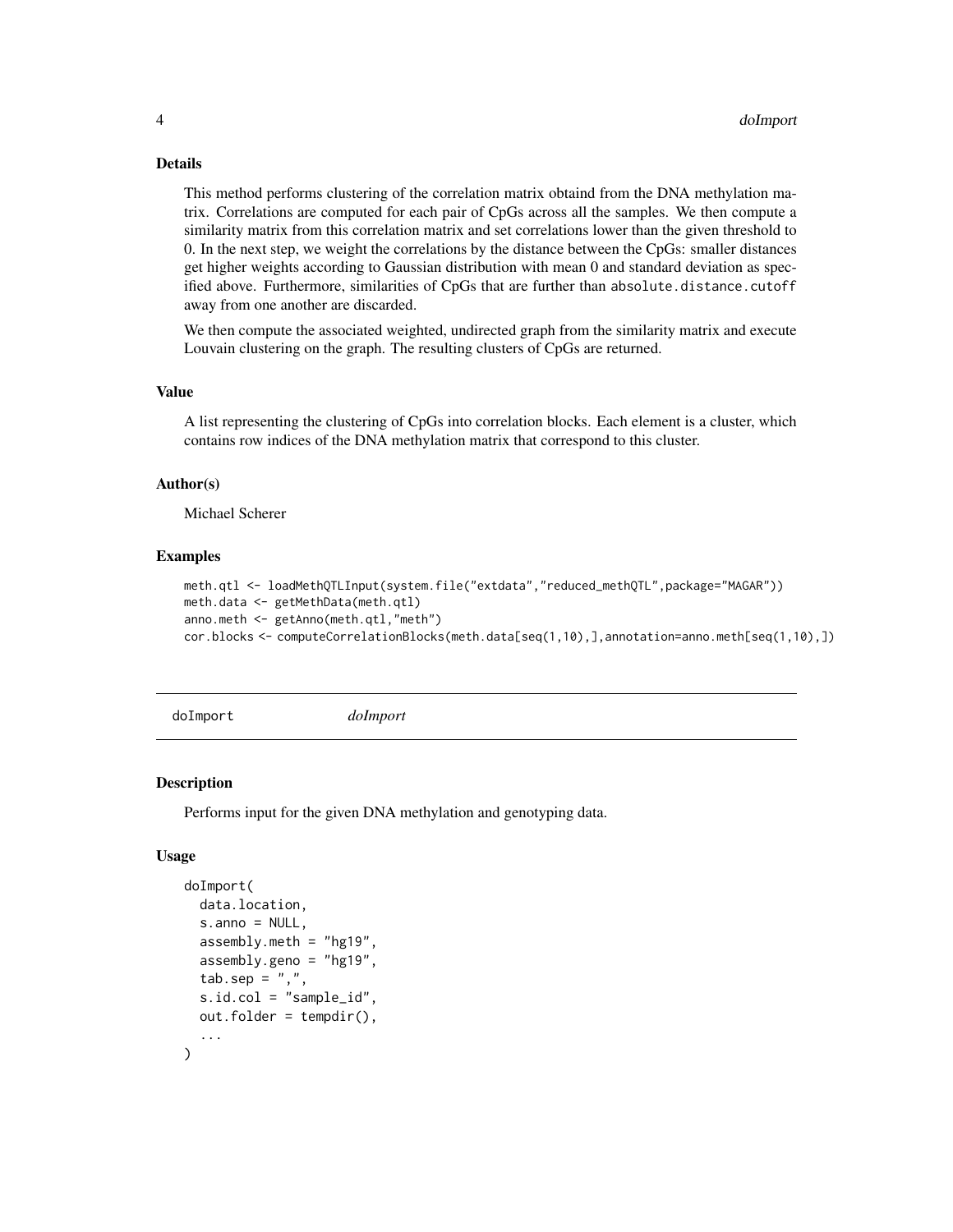#### <span id="page-4-0"></span>doImport 50 to 30 minutes and 20 minutes and 30 minutes and 30 minutes and 30 minutes and 30 minutes and 30 minutes and 30 minutes and 30 minutes and 30 minutes and 30 minutes and 30 minutes and 30 minutes and 30 minutes a

#### Arguments

| data.location | Named character vector specifying the data location. The names correspond to:                                                                                                                     |
|---------------|---------------------------------------------------------------------------------------------------------------------------------------------------------------------------------------------------|
|               | <b>idat.dir</b> Path to the DNA methylation data. Can be in the form of IDAT files or<br>in any other format accepted by RnBeads                                                                  |
|               | geno.dir Path to the genotyping data file directory, either containing PLINK<br>files (i.e. with bed, bim and fam files), imputed, (dosage) files (i.e. with<br>dos and txt files), or idat files |
| s.anno        | Path to the sample annotation sheet. If NULL, the program searches for potential<br>sample annotation sheets in the data location directories.                                                    |
| assembly.meth | Assembly used for the DNA methylation data. Typically is "hg19" for Illumina<br>BeadArray data.                                                                                                   |
| assembly.geno | Assembly used for the genotyping data. If it is not the same as assembly, geno,<br>the positions will be matched using lift Over.                                                                 |
| tab.sep       | The table separator used for the sample annotation sheet.                                                                                                                                         |
| s.id.col      | The column name of the sample annotation sheet that specifies the sample iden-<br>tifier.                                                                                                         |
| out.folder    | The output directory to store diagnostic plots                                                                                                                                                    |
| .             | Futher parameters passed to e.g. doGenoImport                                                                                                                                                     |

#### Details

Import of DNA methylation and genotyping data is done separately:

- DNA methylation data DNA methylation data is imported using the [RnBeads](#page-0-0) package. We use a default option setting commonly used for DNA methylation data obtained from the Illumina BeadArray series. If you want to specify further options, we refer to the [rnb.options](#page-0-0).
- Genotyping data Genotyping data is processed using PLINK. We focus on genotyping data generated with the Illumina BeadArray series and use default options. For further option settings, you should consult the [qtlSetOption](#page-30-1) documentation.

You can specify the import type using [qtlSetOption](#page-30-1) through the options meth.data.type and geno.data.type.

This function internally uses doMethImport and doGenoImport

#### Value

An object of type [MethQTLInput-class](#page-18-1) with the methylation and genotyping information added.

#### Author(s)

Michael Scherer

#### Examples

meth.qtl.in <- loadMethQTLInput(system.file("extdata","reduced\_methQTL",package="MAGAR")) meth.qtl.in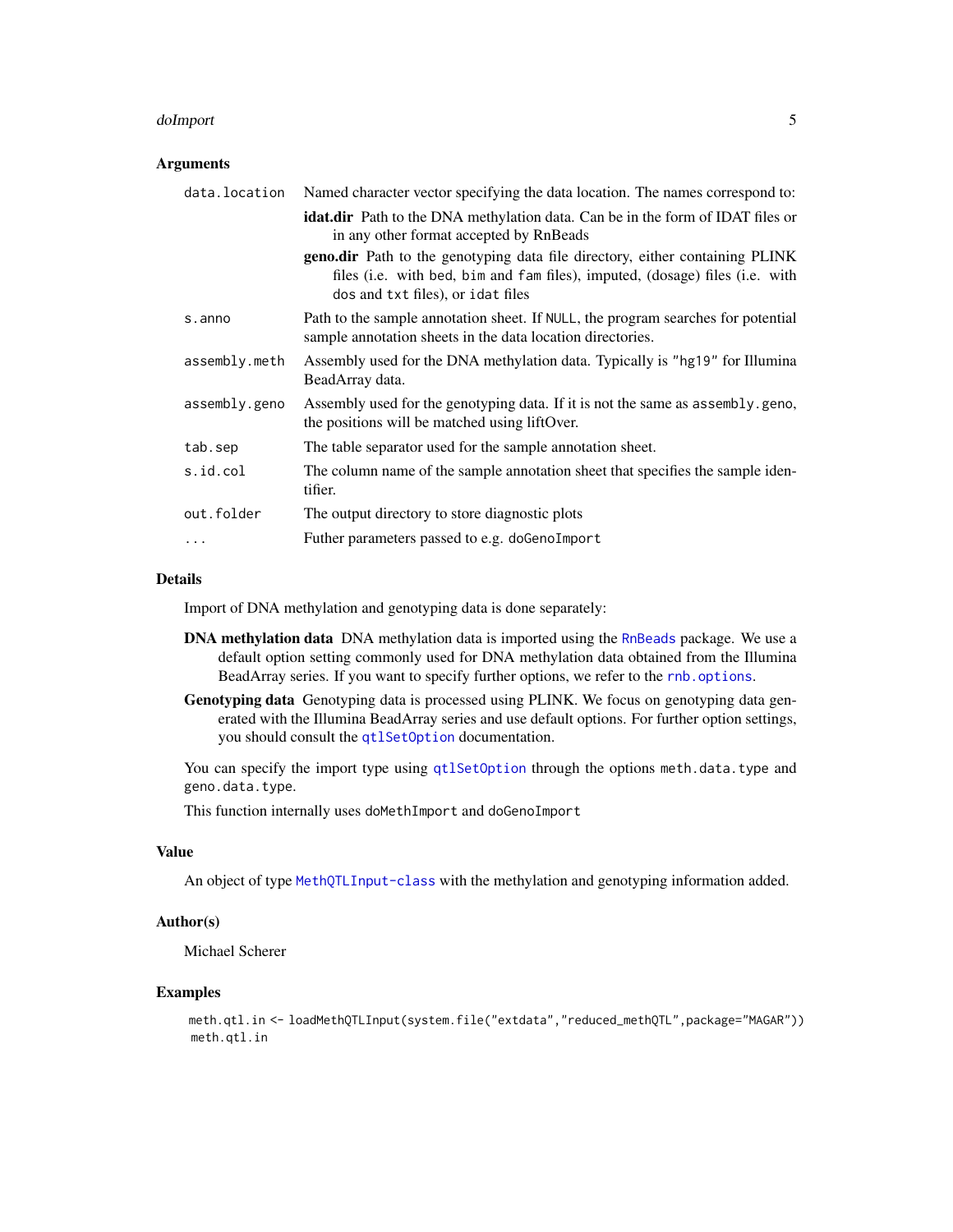#### <span id="page-5-0"></span>doMethQTL *doMethQTL*

#### Description

Function to compute methQTL given DNA methylation and genotyping data.

#### Usage

```
doMethQTL(
 meth.qtl,
  sel.covariates = NULL,
 p.val.cutoff = 1e-05,
 ncores = 1,
 cluster.submit = FALSE,
 out.dim = getwd(),default.options = TRUE
)
```
#### Arguments

| meth.qtl        | An object of type MethOTLInput-class on which methOTL computation is to<br>be performed                                                                                                                       |
|-----------------|---------------------------------------------------------------------------------------------------------------------------------------------------------------------------------------------------------------|
|                 | sel. covariates Covariates as column names of the sample annotation sheet stored in meth. qtl<br>to be used for covariate adjustment.                                                                         |
| p.val.cutoff    | The p-value cutoff used for methOTL calling                                                                                                                                                                   |
| ncores          | The number of cores used.                                                                                                                                                                                     |
|                 | cluster. submit Flag indicating if jobs are to be distributed among a SGE compute cluster                                                                                                                     |
| out.dir         | Output directory                                                                                                                                                                                              |
| default.options |                                                                                                                                                                                                               |
|                 | Flag indicating if default options for cluster.cor.threshold, standard.deviation.gauss,<br>and absolute distance cutoff should be loaded for the data set used. See<br>the option settings in 'inst/extdata'. |

#### Details

The process is split into 4 steps:

- 1 First the two matrices are split according to the chromosomes.
- 2 We then compute correlations among the CpGs and compute CpG correlation blocks.
- 3 In each of the CpG correlation blocks, linear models according to the linear.model.type [qtlSetOption](#page-30-1) with the CpG methylation state of the reference CpG specified by representative.cpg.computation as output and the SNP genotype state and all possible covariates as input are computed.
- 4 For each of the CpG correlation blocks, we report the p-value of the representative CpG.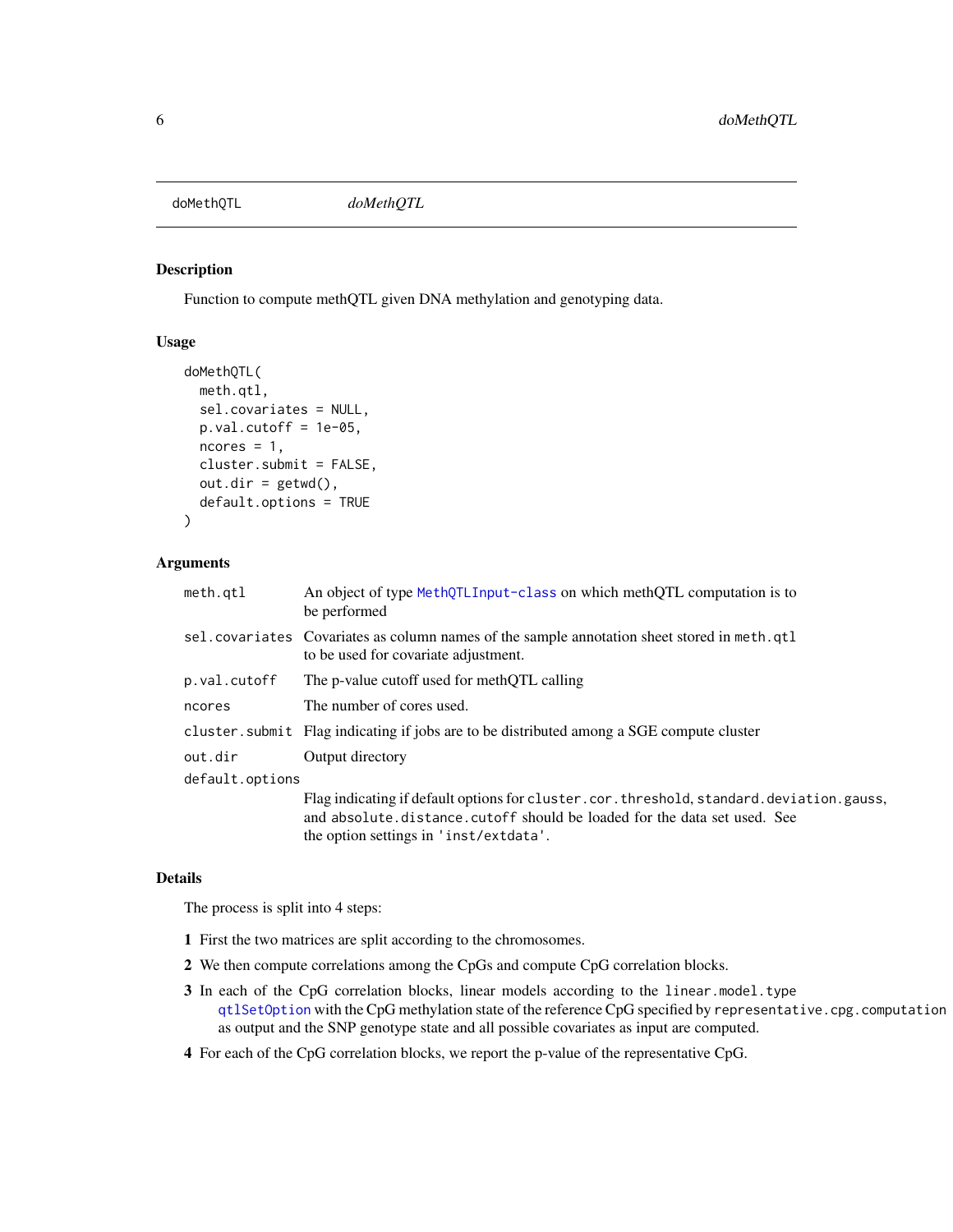#### <span id="page-6-0"></span>doMethQTLChromosome 7

Currently, if qtlGetOption('cluster.architecture')=='sge' the function does not return a MethQTLResult object, but NULL, since monitoring finished jobs is hard through SLURM. After the jobs are finished (checked using squeue), the results can can be loaded from out.dir using [loadMethQTLResult](#page-17-1).

#### Value

An object of type [MethQTLResult-class](#page-19-1) containing the called methQTL interactions.

#### Author(s)

Michael Scherer

#### See Also

doMethQTLChromosome

#### Examples

```
meth.qtl <- loadMethQTLInput(system.file("extdata","reduced_methQTL",package="MAGAR"))
meth.qtl.res <- doMethQTL(meth.qtl,p.val.cutoff=0.01)
```
doMethQTLChromosome *doMethQTLChromosome*

#### Description

This functions computes the methQTL interactions for a single chromosome

#### Usage

```
doMethQTLChromosome(
  meth.qtl,
  chrom,
  sel.covariates = NULL,
  p.val.cutoff = 1e-05,
  out.dir = NULL,
  ncores = 1
\lambda
```
#### Arguments

| meth.qtl     | An Object of type MethQTLInput-class.                                                                                                 |
|--------------|---------------------------------------------------------------------------------------------------------------------------------------|
| chrom        | Character vector represeting the chromosome to be investigated.                                                                       |
|              | sel. covariates Covariates as column names of the sample annotation sheet stored in meth. qtl<br>to be used for covariate adjustment. |
| p.val.cutoff | The p-value used for methOTL calling                                                                                                  |
| out.dir      | Optional argument specifying the output directory                                                                                     |
| ncores       | The number of cores to be used                                                                                                        |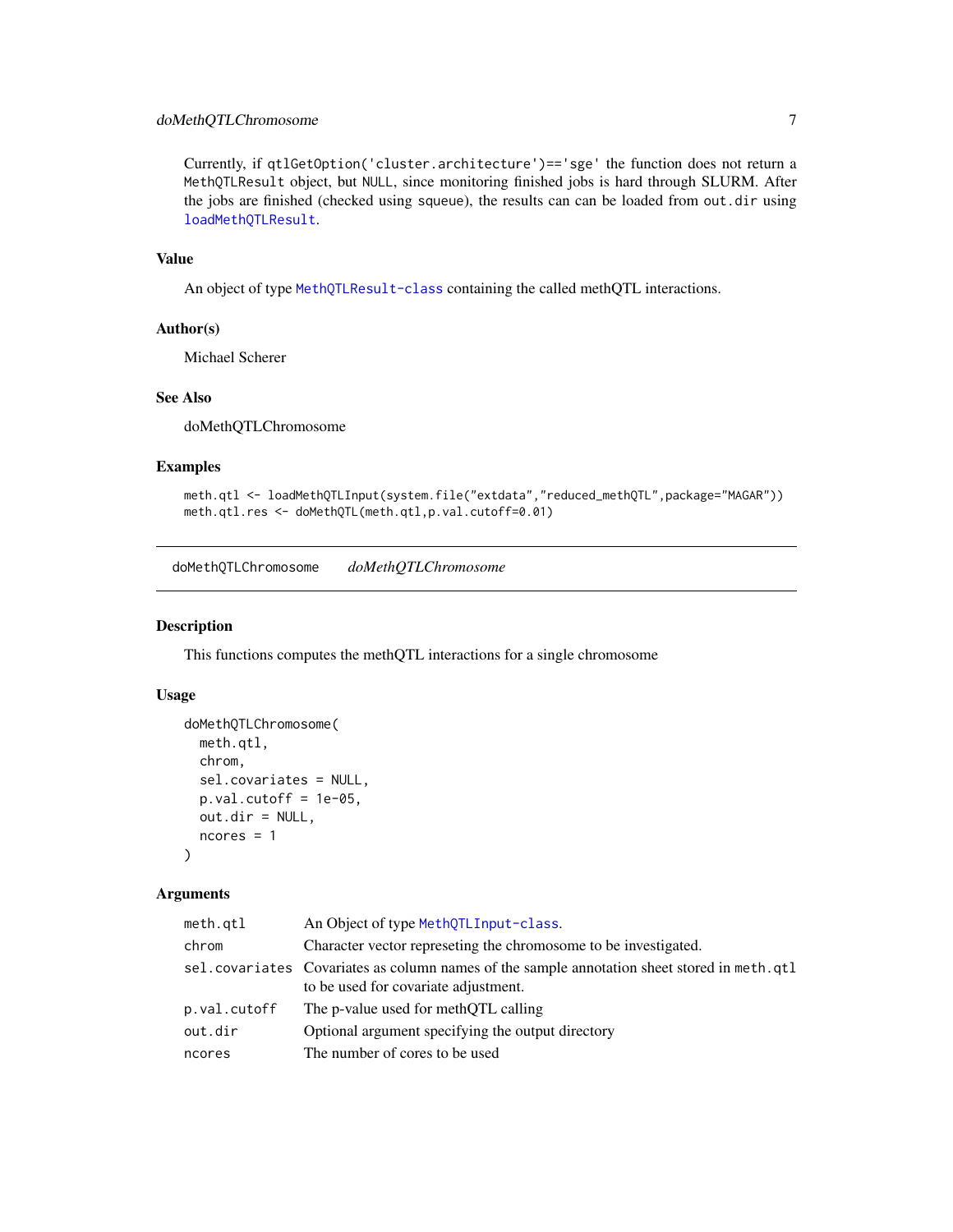#### <span id="page-7-0"></span>Value

A data frame with seven columns:

CpGs The CpG ID chosen to be the representative CpG in the methQTL

SNP The SNP ID (as rsNNNNNN) involved in the methQTL

Beta The coefficient estimate of the linear model

P.value The p-value associated with the coefficient estimate

Chromosome The chromosome name

Position.CpG The genomic position of the CpG

Position.SNP The genomic position of the SNP

Distance The distance between the CpG and the SNP

#### Author(s)

Michael Scherer

#### See Also

doMethQTL

#### Examples

```
meth.qtl <- loadMethQTLInput(system.file("extdata","reduced_methQTL",package="MAGAR"))
meth.qtl.res <- doMethQTLChromosome(meth.qtl,chrom="chr18",p.val.cutoff=0.01)
```
filterPval,MethQTLResult-method

*filterPval*

#### Description

This functions filters the methQTL results according to a given p-value cutoff

#### Usage

```
## S4 method for signature 'MethQTLResult'
filterPval(object, p.val.cutoff = 0.01)
```
#### Arguments

| object       | The MethQTLResult-class object to be filtered |
|--------------|-----------------------------------------------|
| p.val.cutoff | The p-value cutoff to be employed             |

#### Value

The filtered [MethQTLResult-class](#page-19-1) object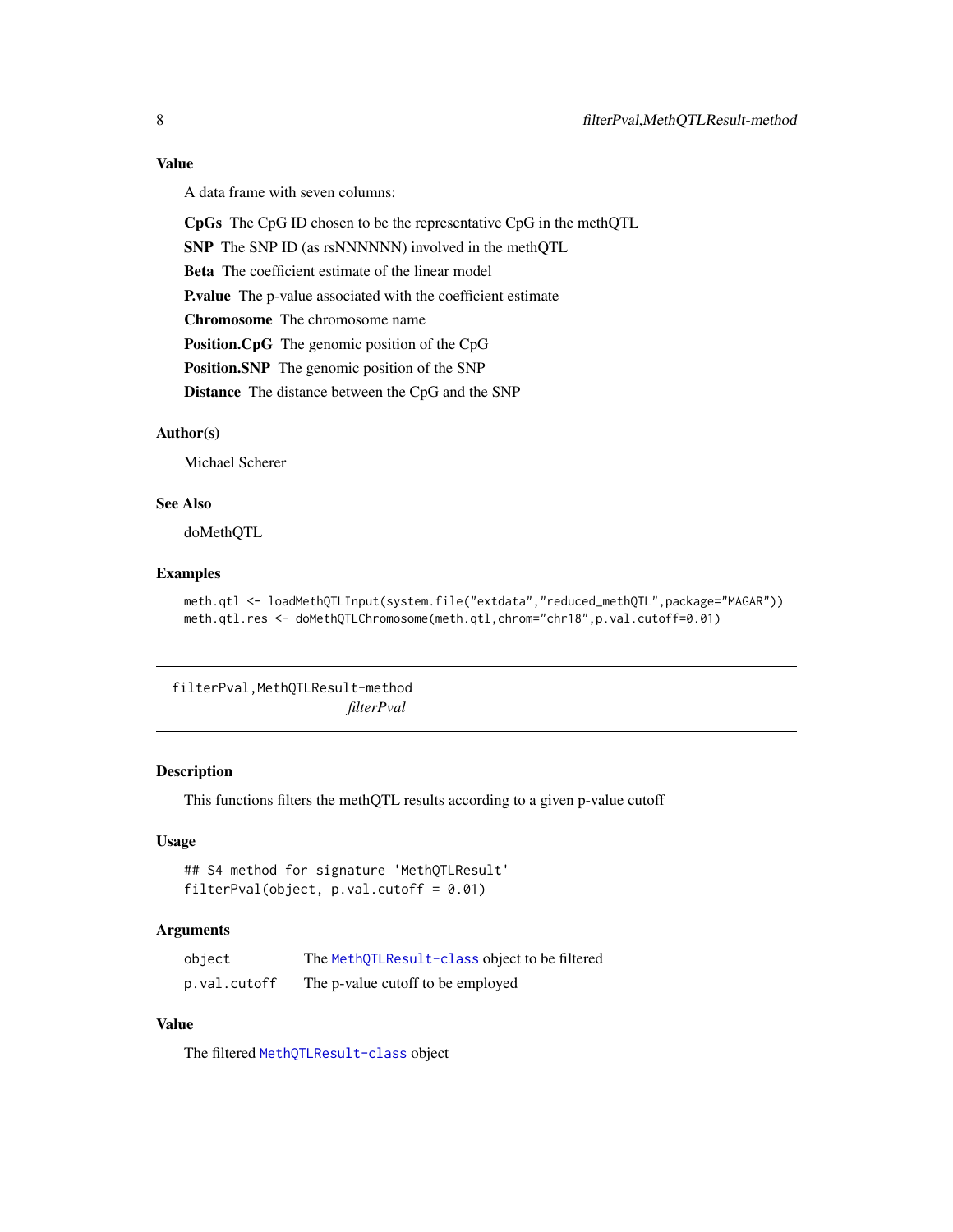#### <span id="page-8-0"></span>getAnno,MethQTLInput-method 9

#### Author(s)

Michael Scherer

#### Examples

```
meth.qtl.res <- loadMethQTLResult(system.file("extdata","MethQTLResult_chr18",package="MAGAR"))
meth.qtl.res <- filterPval(meth.qtl.res)
meth.qtl.res
```
getAnno, MethQTLInput-method *getAnno*

#### <span id="page-8-1"></span>Description

Returns genomic annotation information for the given dataset.

#### Usage

```
## S4 method for signature 'MethQTLInput'
getAnno(object, type = "meth")
```

```
## S4 method for signature 'MethQTLResult'
getAnno(object, type = "meth")
```
#### **Arguments**

| object | An object of class MethQTLInput-class or MethQTLResult-class.             |
|--------|---------------------------------------------------------------------------|
| type   | The type of annotation to be returned. Can either be 'meth' or 'geno' for |
|        | methylation, and genotyping information, respectively.                    |

#### Value

The genomic annotation as a data.frame.

```
meth.qtl <- loadMethQTLInput(system.file("extdata","reduced_methQTL",package="MAGAR"))
head(getAnno(meth.qtl,"meth"))
head(getAnno(meth.qtl,"geno"))
meth.qtl.res <- loadMethQTLResult(system.file("extdata","MethQTLResult_chr18",package="MAGAR"))
head(getAnno(meth.qtl.res,"meth"))
head(getAnno(meth.qtl.res,"geno"))
```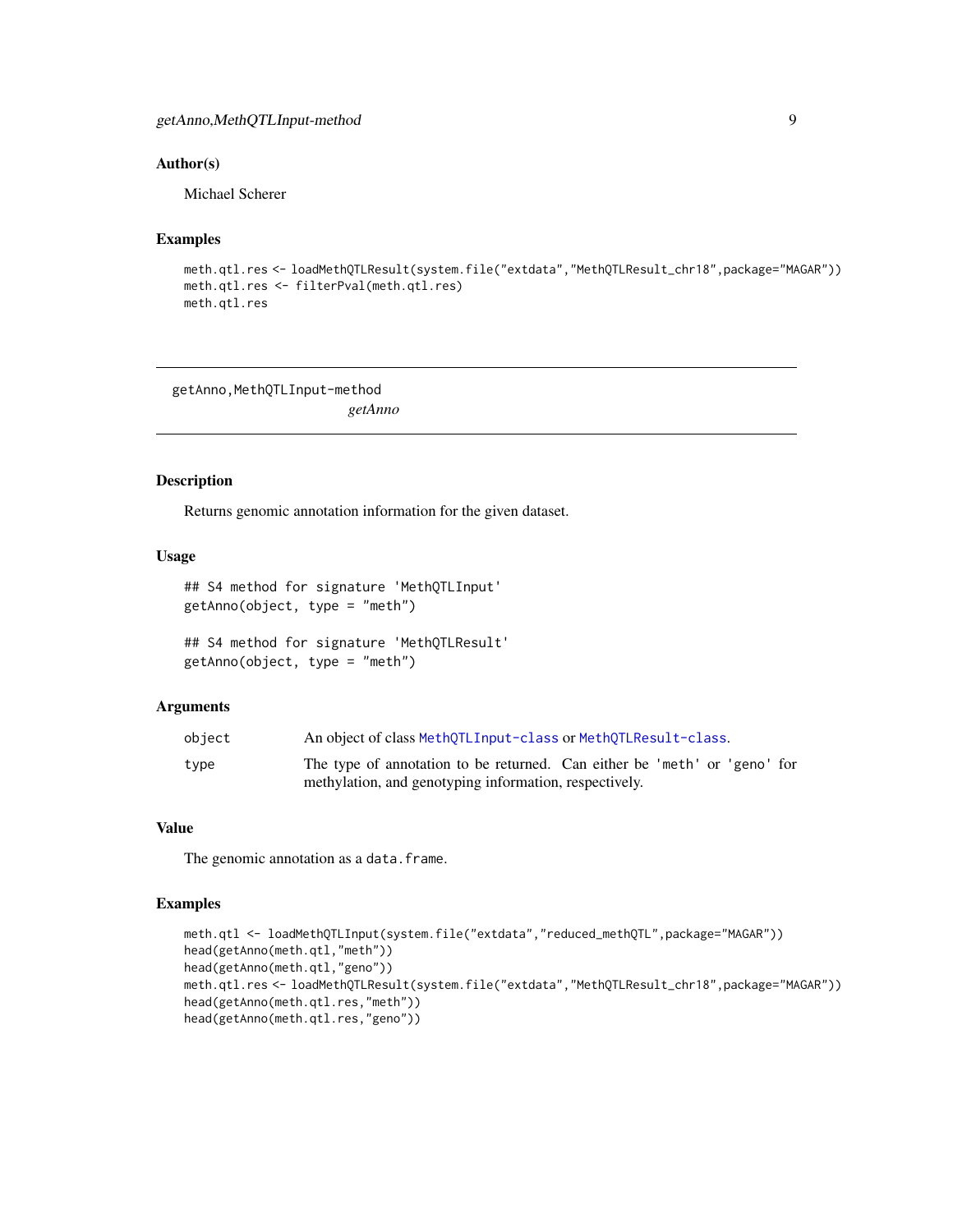<span id="page-9-0"></span>getCorrelationBlocks,MethQTLResult-method *getCorrelationBlocks*

#### Description

Returns the correlation blocks defined for the given dataset

#### Usage

```
## S4 method for signature 'MethQTLResult'
getCorrelationBlocks(object)
```
#### Arguments

object An object of class [MethQTLResult-class](#page-19-1).

#### Value

A list object containing the correlation blocks.

#### Examples

```
meth.qtl.res <- loadMethQTLResult(system.file("extdata","MethQTLResult_chr18",package="MAGAR"))
head(getCorrelationBlocks(meth.qtl.res))
```
getGeno,MethQTLInput-method

*getGeno*

#### <span id="page-9-1"></span>Description

Returns genotyping information for the given dataset.

#### Usage

```
## S4 method for signature 'MethQTLInput'
getGeno(object, site = NULL, sample = NULL)
```
#### Arguments

| object | An object of class MethOTLInput-class.                                                                 |
|--------|--------------------------------------------------------------------------------------------------------|
| site   | The sites to be selected either as a numeric or logical vector. If NULL all sites are<br>returned.     |
| sample | The samples to be selected either as a numeric or logical vector. If NULL all<br>samples are returned. |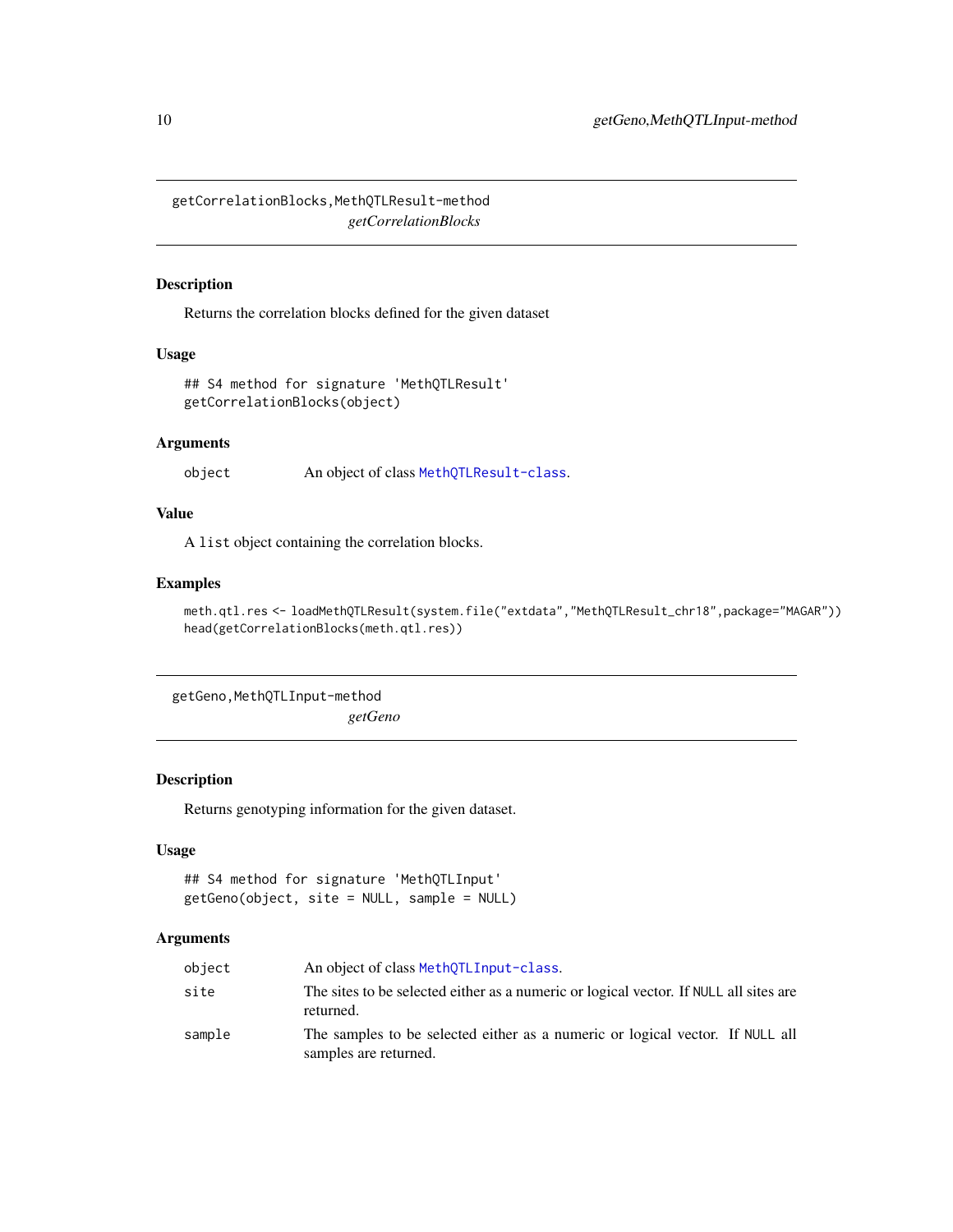#### <span id="page-10-0"></span>Value

The genotyping matrix either as a matrix of [HDF5Matrix](#page-0-0).

#### Examples

meth.qtl <- loadMethQTLInput(system.file("extdata","reduced\_methQTL",package="MAGAR")) head(getGeno(meth.qtl))

getMethData,MethQTLInput-method *getMethData*

#### <span id="page-10-1"></span>Description

Returns methylation information for the given dataset.

#### Usage

```
## S4 method for signature 'MethQTLInput'
getMethData(object, site = NULL, sample = NULL)
```
#### Arguments

| object | An object of class MethOTLInput-class.                                                                 |
|--------|--------------------------------------------------------------------------------------------------------|
| site   | The sites to be selected either as a numeric or logical vector. If NULL all sites are<br>returned.     |
| sample | The samples to be selected either as a numeric or logical vector. If NULL all<br>samples are returned. |

#### Value

The methylation matrix either as a matrix of [HDF5Matrix](#page-0-0).

```
meth.qtl <- loadMethQTLInput(system.file("extdata","reduced_methQTL",package="MAGAR"))
head(getMethData(meth.qtl))
```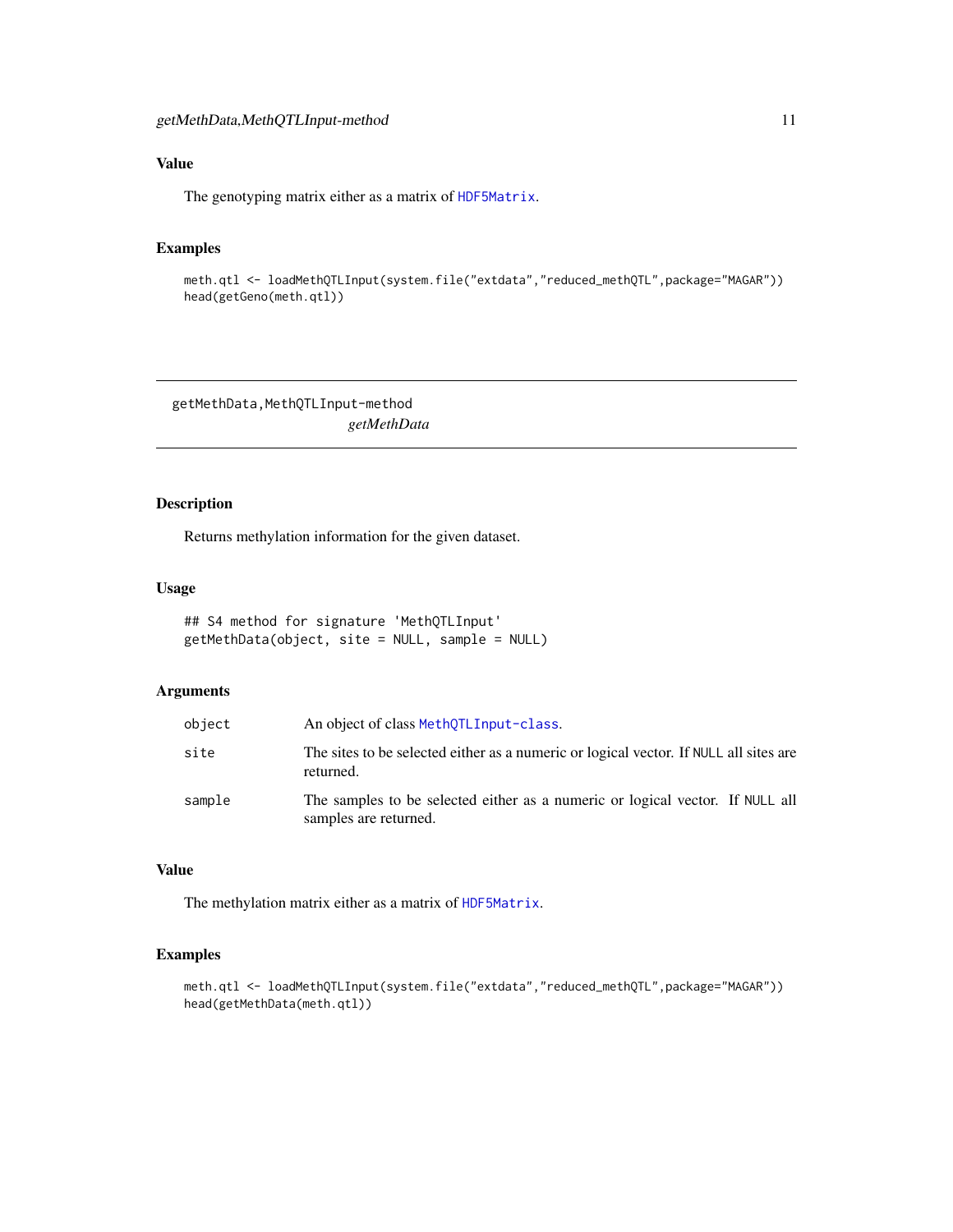<span id="page-11-0"></span>getOverlappingQTL *getOverlappingQTL*

#### Description

This function merges the QTLs given and returns the methQTL table in a merged format.

#### Usage

```
getOverlappingQTL(meth.qtl.list, type = "SNP")
```
#### Arguments

|      | meth.qtl.list A list of MethQTLResult-class objects to be merged                 |
|------|----------------------------------------------------------------------------------|
| type | The type of annotation to be overlapped. Needs to be 'SNP', 'CpG' or 'cor.block' |

#### Value

A data.frame with the methQTL interactions and an additional column specifying where the interaction displayed has been found. This value is generated from the names() argument of meth.qtl.list.

#### Author(s)

Michael Scherer

#### Examples

```
meth.qtl.res.1 <- loadMethQTLResult(system.file("extdata","MethQTLResult_chr18",package="MAGAR"))
meth.qtl.res.2 <- meth.qtl.res.1
res <- getOverlappingQTL(list(A=meth.qtl.res.1,B=meth.qtl.res.2),type="SNP")
```
getOverlapUniverse *getOverlapUniverse*

#### Description

This function overlaps results from a list of MethQTLResults and returns the union of all the input data points used.

#### Usage

getOverlapUniverse(meth.qtl.res, type)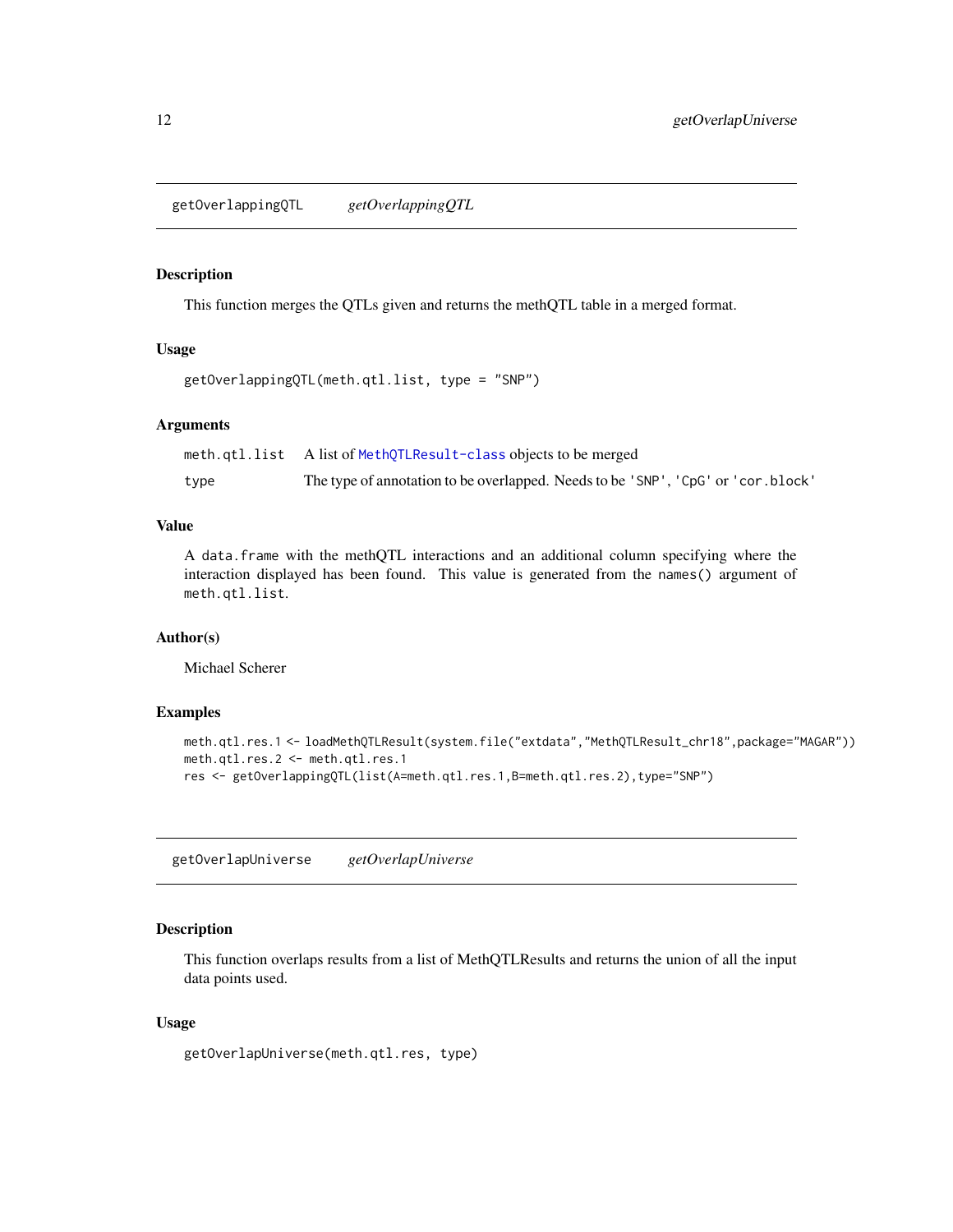#### <span id="page-12-0"></span>Arguments

| meth.gtl.res | An object of type MethQTLResult-class or a list of such objects                  |
|--------------|----------------------------------------------------------------------------------|
| type         | The type of annotation to be overlapped. Needs to be 'SNP', 'CpG' or 'cor.block' |

#### Value

A list with two GRanges objects, one containing the overlapped set and the other the union of input data points as elements 'all.qtl' and 'all.input'

#### Author(s)

Michael Scherer

#### Examples

```
meth.qtl.res.1 <- loadMethQTLResult(system.file("extdata","MethQTLResult_chr18",package="MAGAR"))
meth.qtl.res.2 <- meth.qtl.res.1
res <- getOverlapUniverse(list(A=meth.qtl.res.1,B=meth.qtl.res.2),type="SNP")
```
getPheno, MethQTLInput-method *getPheno*

#### <span id="page-12-1"></span>Description

Returns phenotypic information for the given dataset.

#### Usage

```
## S4 method for signature 'MethQTLInput'
getPheno(object)
```
#### Arguments

object An object of class [MethQTLInput-class](#page-18-1).

#### Value

The phenotypic data either as a data.frame.

```
meth.qtl <- loadMethQTLInput(system.file("extdata","reduced_methQTL",package="MAGAR"))
head(getPheno(meth.qtl))
```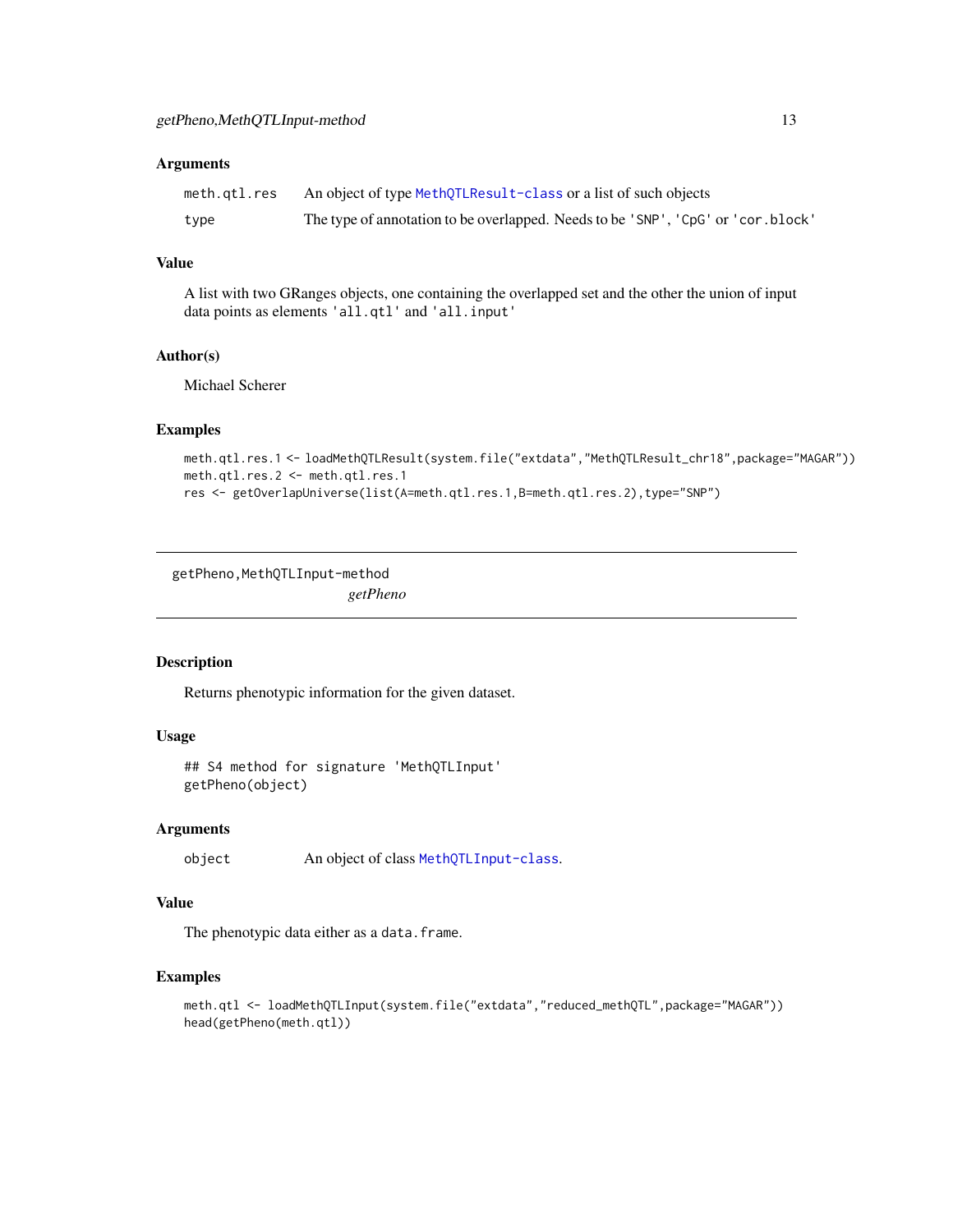<span id="page-13-1"></span><span id="page-13-0"></span>getResult,MethQTLResult-method *getResult*

#### Description

Returns the methQTL results stores in the object.

#### Usage

```
## S4 method for signature 'MethQTLResult'
getResult(object, cor.blocks = NULL, na.rm = FALSE)
```
#### Arguments

| An of type MethQTLResult-class.                                                                                                                                                                                                            |  |
|--------------------------------------------------------------------------------------------------------------------------------------------------------------------------------------------------------------------------------------------|--|
| Correlation blocks as obtained using getCorrelationBlocks. Please note that<br>cor.blocks<br>the correlation blocks need to contain the CpG identifiers, so the MethOTLInput-class<br>object needs to be provided to getCorrelationBlocks. |  |
| Flag indicating if rows containing NA values are to be removed from the result.<br>na.rm                                                                                                                                                   |  |

#### Value

The methQTL results as a data.frame with each row being a methQTL.

#### Examples

```
meth.qtl.res <- loadMethQTLResult(system.file("extdata","MethQTLResult_chr18",package="MAGAR"))
head(getResult(meth.qtl.res))
```
getResultGWASMap,MethQTLResult-method *getResultGWASMap*

#### Description

Returns the methQTL results in the format used as input to GWAS-map and stores in the object.

#### Usage

```
## S4 method for signature 'MethQTLResult'
getResultGWASMap(object, meth.qtl)
```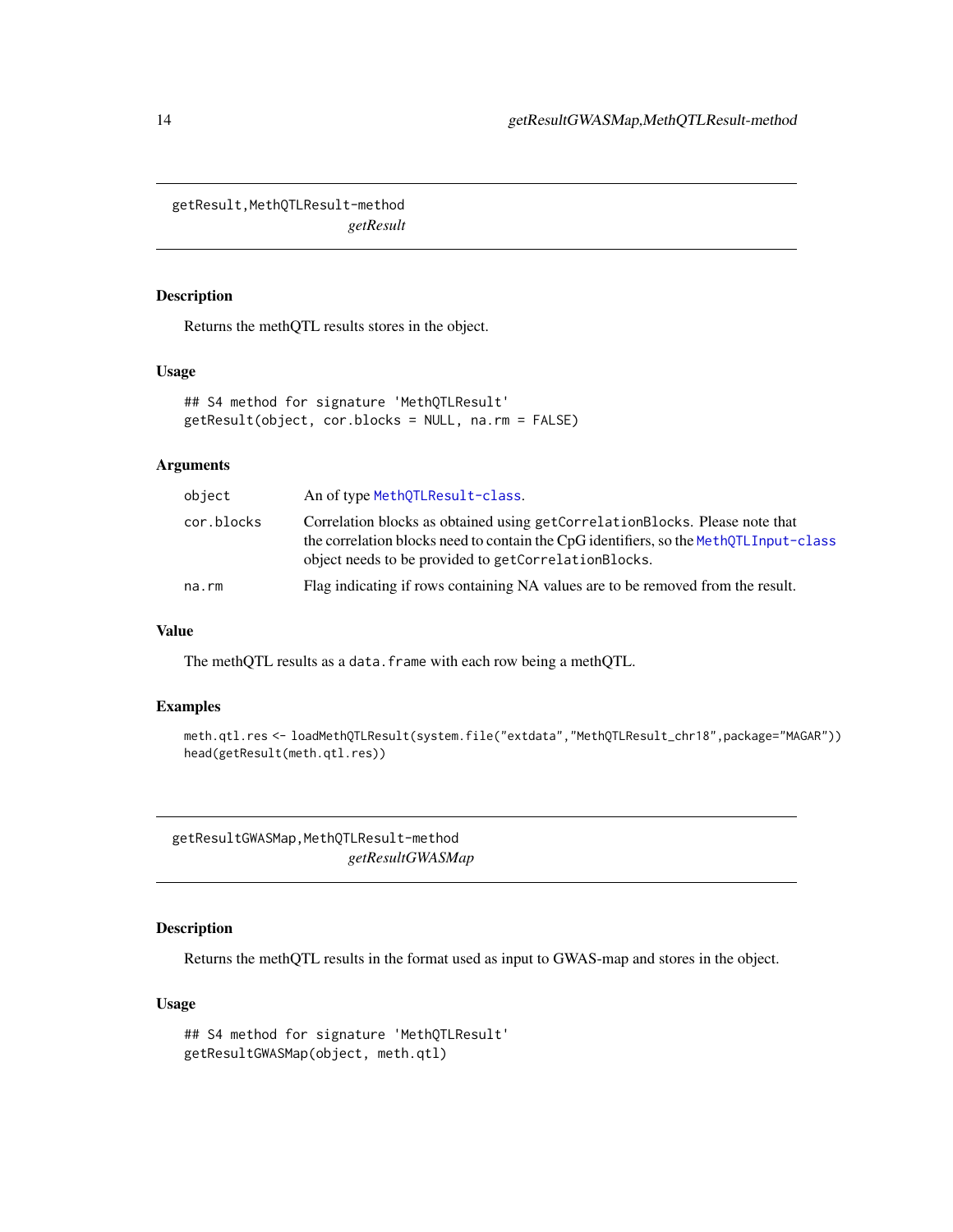#### <span id="page-14-0"></span>Arguments

| object   | An of type MethOTLResult-class.                                                       |
|----------|---------------------------------------------------------------------------------------|
| meth.qtl | An object of type MethQTLInput-class containing further information about<br>the OTLs |

#### Value

The methQTL results as a data.frame with each row being a methQTL.

#### Examples

```
meth.qtl.res <- loadMethQTLResult(system.file("extdata","MethQTLResult_chr18",package="MAGAR"))
meth.qtl <- loadMethQTLInput(system.file("extdata","reduced_methQTL",package="MAGAR"))
head(getResultGWASMap(meth.qtl.res,meth.qtl))
```
getSamples,MethQTLInput-method *getSamples*

#### Description

Returns the samples of the given dataset.

#### Usage

```
## S4 method for signature 'MethQTLInput'
getSamples(object)
```
#### Arguments

```
object An object of class MethQTLInput-class.
```
#### Value

The samples of the dataset as a character vector.

```
meth.qtl <- loadMethQTLInput(system.file("extdata","reduced_methQTL",package="MAGAR"))
getSamples(meth.qtl)
```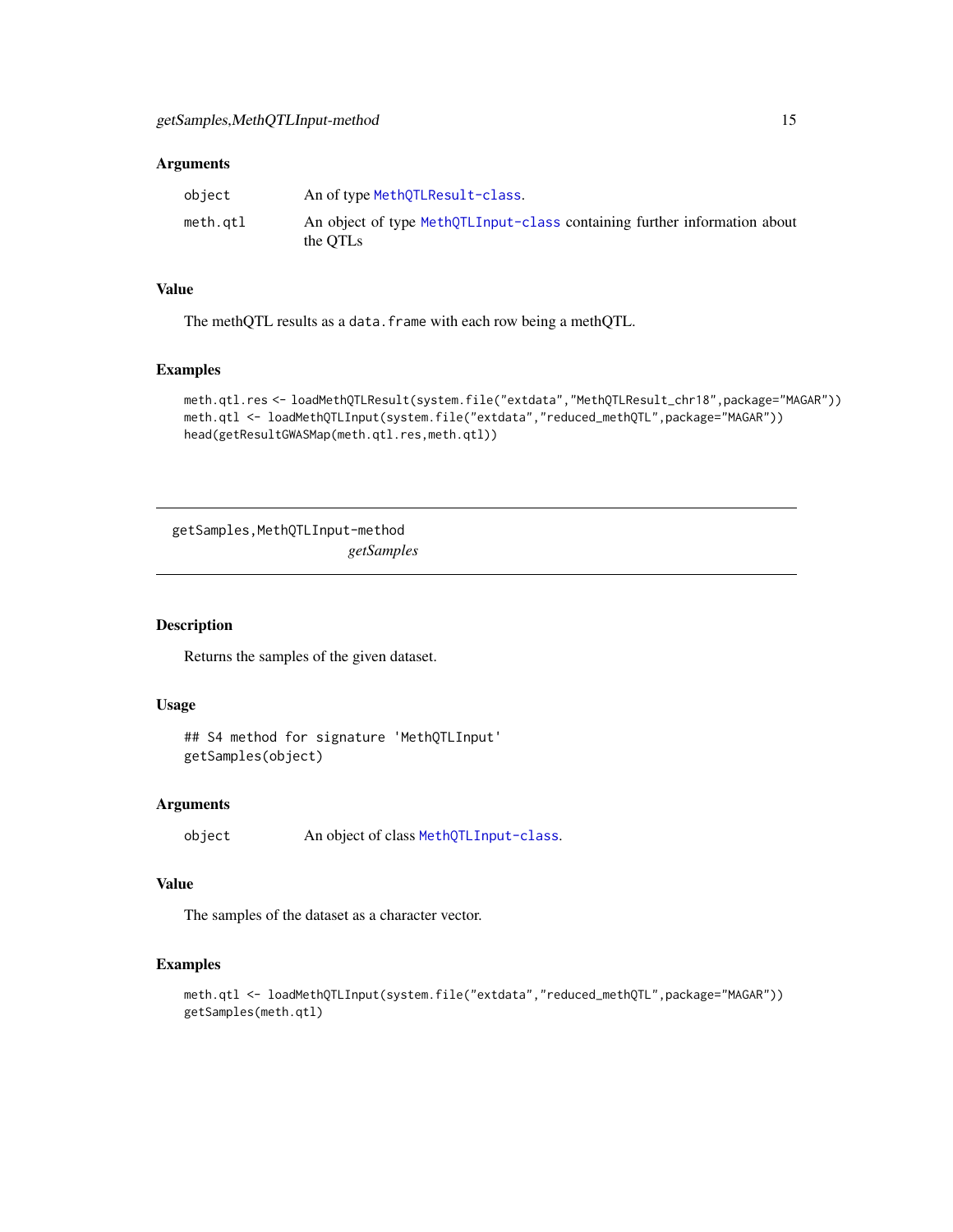<span id="page-15-0"></span>getSpecificQTL *getSpecificQTL*

#### Description

This function returns the methQTL interactions specific for a result

#### Usage

```
getSpecificQTL(meth.qtl.res, meth.qtl.background, type = "SNP")
```
#### Arguments

| meth.gtl.res        | An object of type MethOTLResult-class for which specific OTLs are to be           |  |
|---------------------|-----------------------------------------------------------------------------------|--|
|                     | obtained.                                                                         |  |
| meth.gtl.background |                                                                                   |  |
|                     | The background set as a list of MethOTLResult-class objects.                      |  |
| type                | The type of annotation to be overlapped. Needs to be 'SNP', 'CpG' or 'cor. block' |  |

#### Value

A data.frame of methQTL interactions sorted by the effect size.

#### Author(s)

Michael Scherer

#### Examples

```
meth.qtl.res.1 <- loadMethQTLResult(system.file("extdata","MethQTLResult_chr18",package="MAGAR"))
meth.qtl.res.2 <- meth.qtl.res.1
res <- getSpecificQTL(meth.qtl.res.1,list(A=meth.qtl.res.1,B=meth.qtl.res.2),type="SNP")
```
imputeMeth, MethQTLInput-method *imputeMeth*

#### <span id="page-15-1"></span>Description

Replaces missing values in the DNA methylation data matrix by imputed values

#### Usage

```
## S4 method for signature 'MethQTLInput'
imputeMeth(object)
```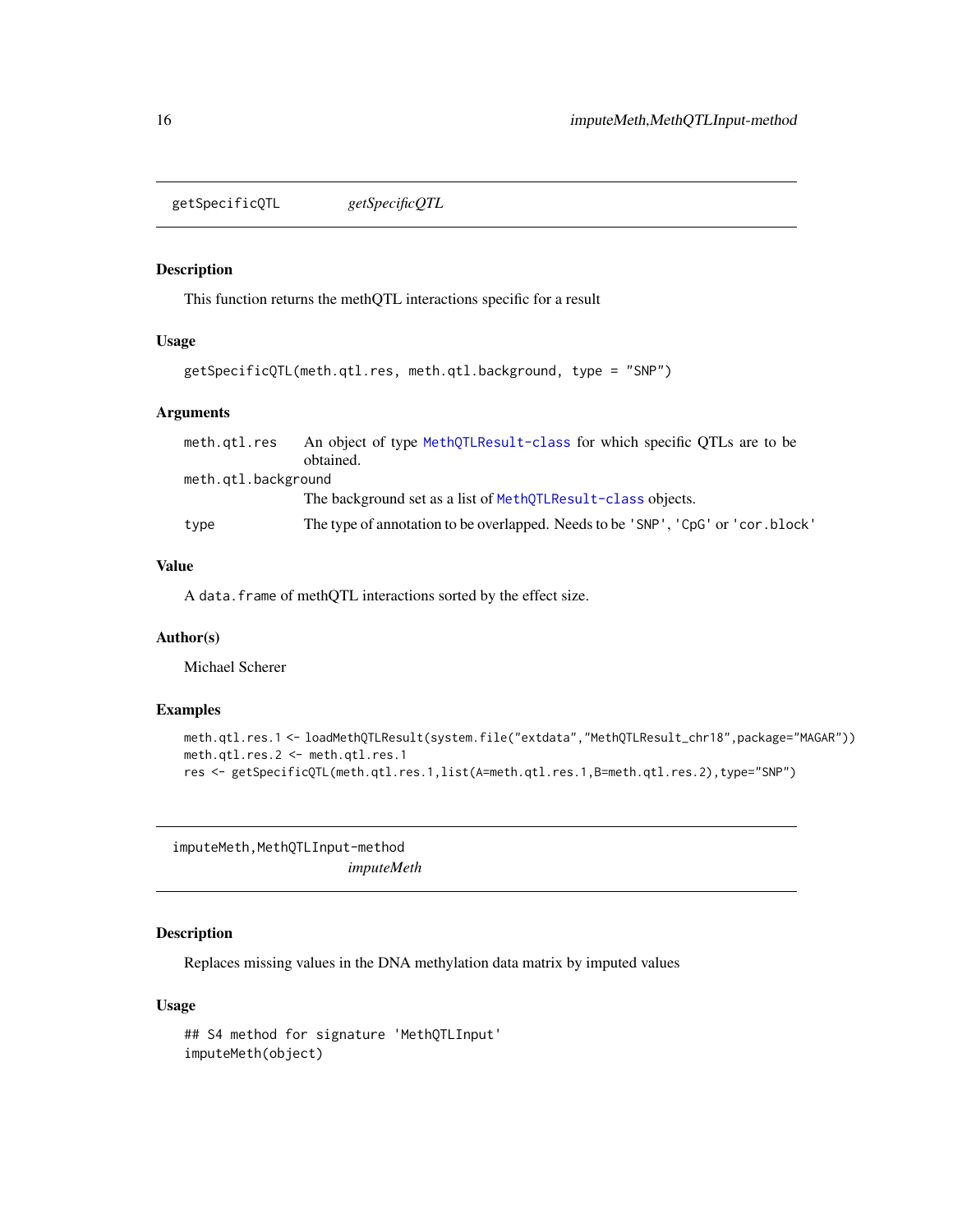#### <span id="page-16-0"></span>Arguments

object An object of class [MethQTLInput-class](#page-18-1).

#### Value

The object with imputed values.

#### Examples

```
meth.qtl <- loadMethQTLInput(system.file("extdata","reduced_methQTL",package="MAGAR"))
meth.qtl.imp <- imputeMeth(meth.qtl)
```
joinMethQTLResult *joinMethQTLResult*

#### Description

This function combines a list of [MethQTLResult-class](#page-19-1) objects.

#### Usage

```
joinMethQTLResult(obj.list)
```
#### Arguments

obj.list A list of [MethQTLResult-class](#page-19-1) objects to be joined

#### Value

An object of type [MethQTLResult-class](#page-19-1) containing the combined information

#### Author(s)

Michael Scherer

```
meth.qtl.res.1 <- loadMethQTLResult(system.file("extdata","MethQTLResult_chr18",package="MAGAR"))
meth.qtl.res.2 <- meth.qtl.res.1
meth.qtl.res <- joinMethQTLResult(list(meth.qtl.res.1,meth.qtl.res.2))
```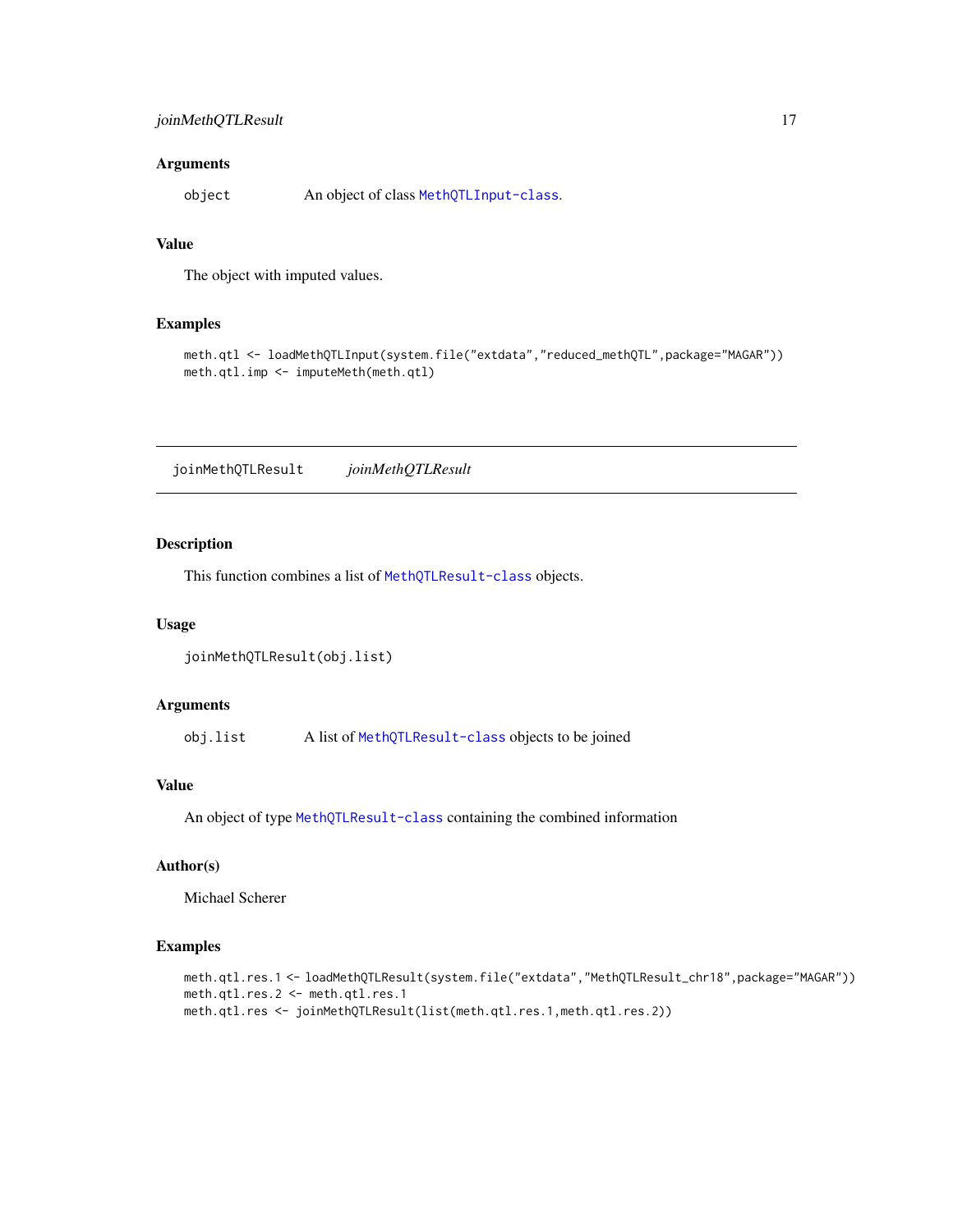<span id="page-17-0"></span>loadMethQTLInput *loadMethQTLInput*

#### Description

This functions load a [MethQTLInput-class](#page-18-1) object from disk.

#### Usage

loadMethQTLInput(path)

#### Arguments

path Path to the directory that has been created by saveMethQTLInput, MethQTLInput-method.

#### Value

The object of type [MethQTLInput-class](#page-18-1) that has been stored on disk.

#### Author(s)

Michael Scherer

#### Examples

```
meth.qtl <- loadMethQTLInput(system.file("extdata","reduced_methQTL",package="MAGAR"))
meth.qtl
```
<span id="page-17-1"></span>loadMethQTLResult *loadMethQTLResult*

#### Description

This functions load a [MethQTLResult-class](#page-19-1) object from disk.

#### Usage

```
loadMethQTLResult(path)
```
#### Arguments

path Path to the directory that has been created by saveMethQTLResult,MethQTLResult-method.

#### Value

The object of type [MethQTLResult-class](#page-19-1) that has been stored on disk.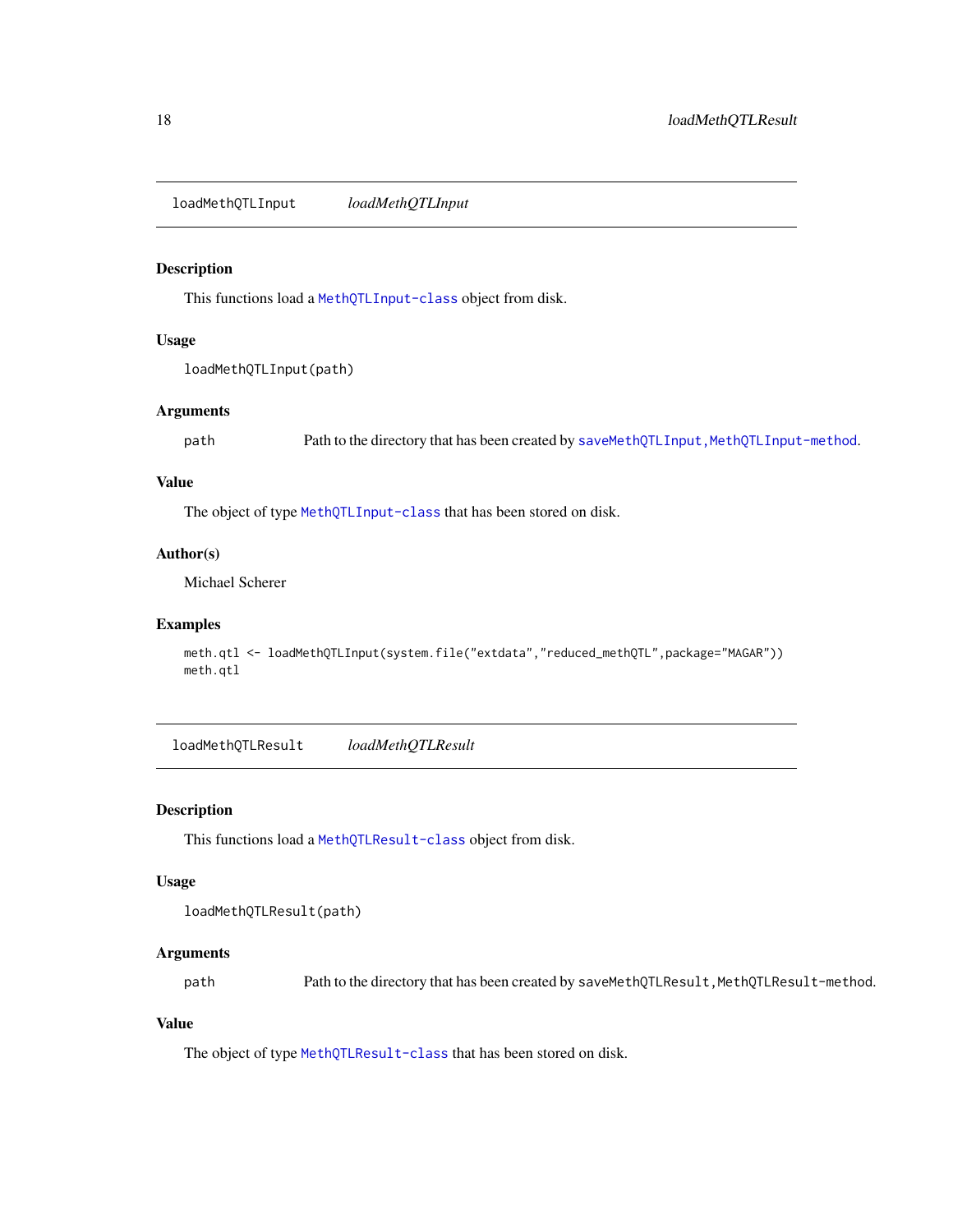#### <span id="page-18-0"></span>MethQTLInput-class 19

#### Author(s)

Michael Scherer

#### Examples

```
meth.qtl.res <- loadMethQTLResult(system.file("extdata","MethQTLResult_chr18",package="MAGAR"))
meth.qtl.res
```
<span id="page-18-1"></span>MethQTLInput-class *MethQTLInput-class*

#### Description

Class storing methQTL input data, such as DNA methylation and genotyping data, as well as sample metadata

#### **Details**

This class is the basis for computing methQTLs in the methQTL-package. It stores all the relevant information including methylation data and genotype data as a matrix or HDF5Matrix, the phenotypic data as a data frame and the genomic annotation of both the methylation sites and the SNP data.

#### **Slots**

- meth.data The methylation data as a numeric matrix of beta values or as an object of type [HDF5Matrix](#page-0-0)
- geno.data The genotyping data as a numeric matrix of SNP genotypes (0=homozygote reference, 1=heterozygote, 2=homozygote alternative allele) or as an object of type [HDF5Matrix](#page-0-0)
- pheno.data Phenotypic data describing the samples used in the study. Matches the dimensions of both meth.data and geno.data
- anno.meth Genomic annotation of the methylation sites as a data.frame. Has the same number of rows as meth.data.
- anno.geno Genomic annotation of the SNPs as a data.frame. Has the same number of rows as geno.data.
- samples The sample identifiers used both for meth.data and geno.data, and as the rownames of pheno.data.
- assembly The genome assembly used.
- platform The platform used to compute the methylation data.
- disk.dump Flag indicating if the matrices are stored on disk rather than in memory.

imputed Flag indicating if genotype dataset has been imputed.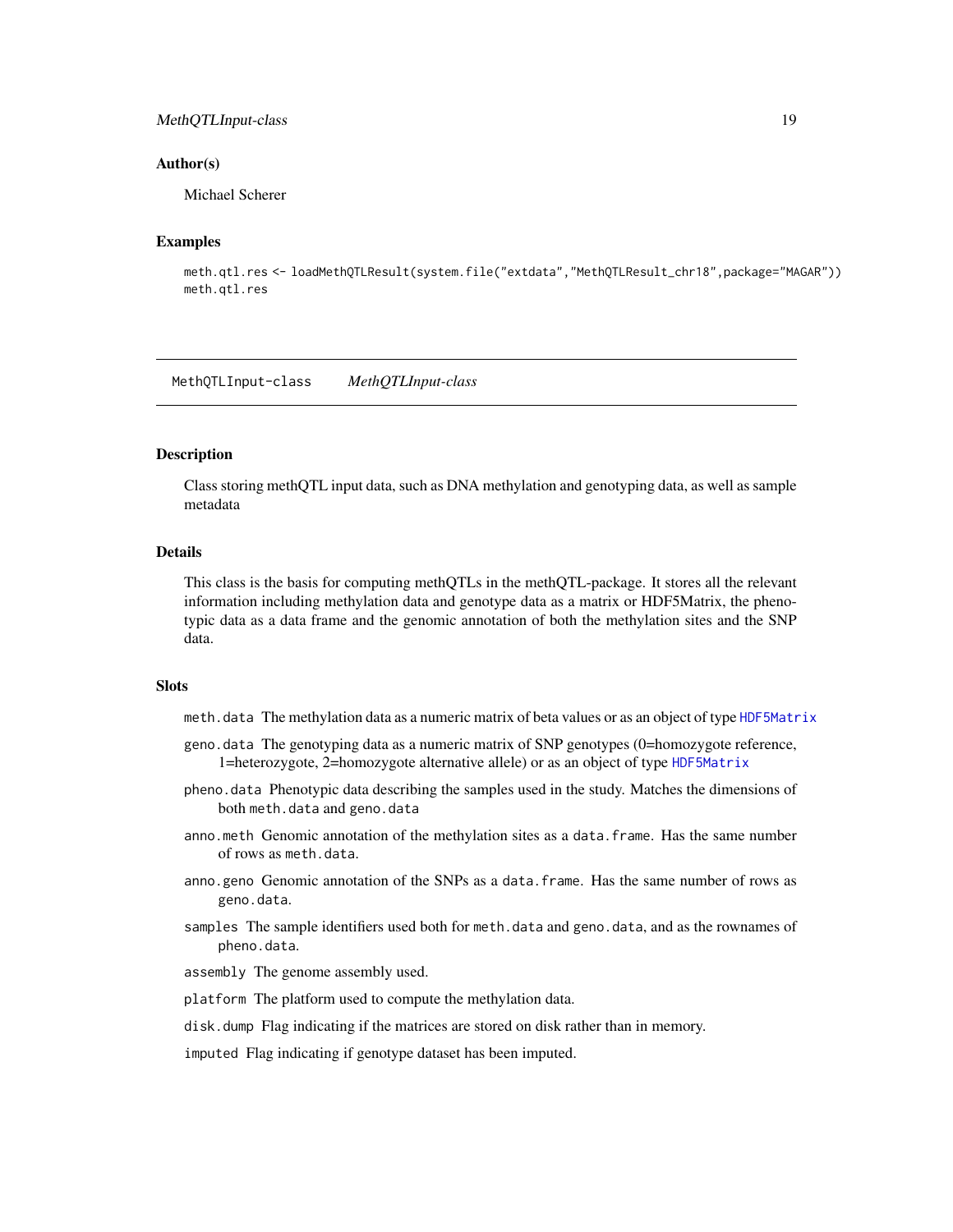### Methods

[getMeth](#page-10-1) Returns the methylation matrix. [getGeno](#page-9-1) Returns the genotyping matrix. [getPheno](#page-12-1) Returns the phenotypic information. [getAnno](#page-8-1) Returns the genomic annotation. [saveMethQTLInput](#page-38-1) Stores the object on disk. [imputeMeth](#page-15-1) Imputes the DNA methylation data matrix

#### Author(s)

Michael Scherer

<span id="page-19-1"></span>MethQTLResult-class *MethQTLResult-class*

#### **Description**

Class storing methQTL analysis results and the associated genomic annotations

#### Details

This class stores the results of the methQTL analysis. It stores a data.frame with the methQTL results, and associated genomic annotations for both the methylation sites and SNPs.

#### Slots

result.frame The methQTL results as a data.frame

anno.meth Genomic annotation of the methylation sites as a data.frame.

anno.geno Genomic annotation of the SNPs as a data.frame.

correlation.blocks Correlation blocks determined from the methylation matrix.

method The method used to call methQTL.

rep.type Method used to determine representative CpGs from correlation blocks.

chr Optional argument specifying if methQTL were called on a single chromosome.

#### Methods

[getResult](#page-13-1) Returns the methQTL results.

[getAnno](#page-8-1) Returns the genomic annotation.

#### Author(s)

Michael Scherer

<span id="page-19-0"></span>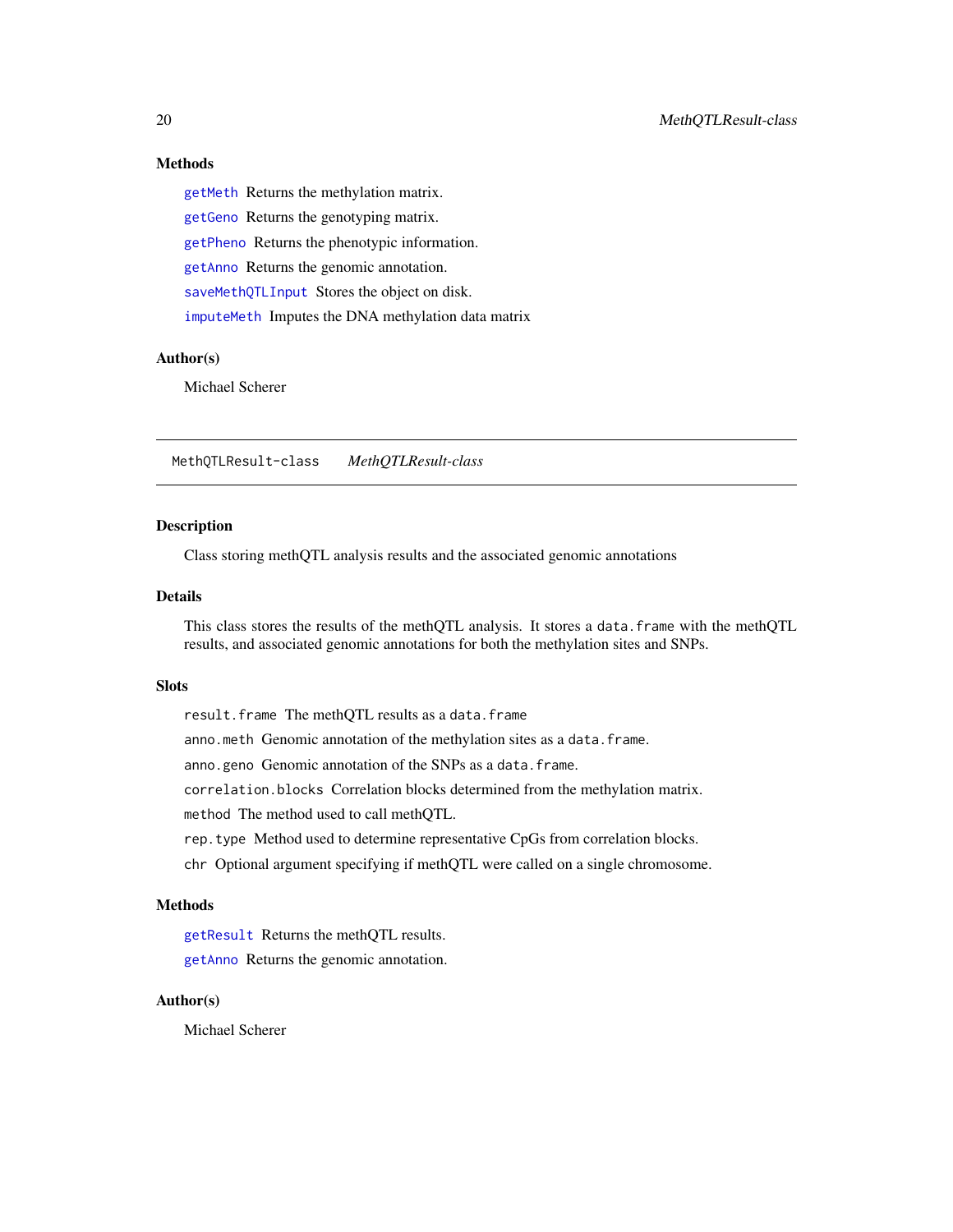<span id="page-20-0"></span>overlapInputs *overlapInputs*

#### Description

Overlaps the input annotations

#### Usage

```
overlapInputs(meth.qtl.list, type)
```
#### Arguments

|      | meth.qtl.list A list of MethQTLInput-class or MethQTLResult-class objects to be over-<br>lapped |
|------|-------------------------------------------------------------------------------------------------|
| type | The type of annotation to be overlapped. Needs to be 'SNP', 'CpG' or 'cor.block'                |

#### Value

A data frame containing the annotations of the unique input values.

#### Author(s)

Michael Scherer

#### Examples

```
meth.qtl.1 <- loadMethQTLInput(system.file("extdata","reduced_methQTL",package="MAGAR"))
meth.qtl.2 <- meth.qtl.1
res <- overlapInputs(list(A=meth.qtl.1,B=meth.qtl.2),type="SNP")
```
overlapQTLs *overlapQTLs*

#### Description

This function overlaps a list of methQTLs to determine which interactions are common.

#### Usage

```
overlapQTLs(meth.qtl.result.list, type)
```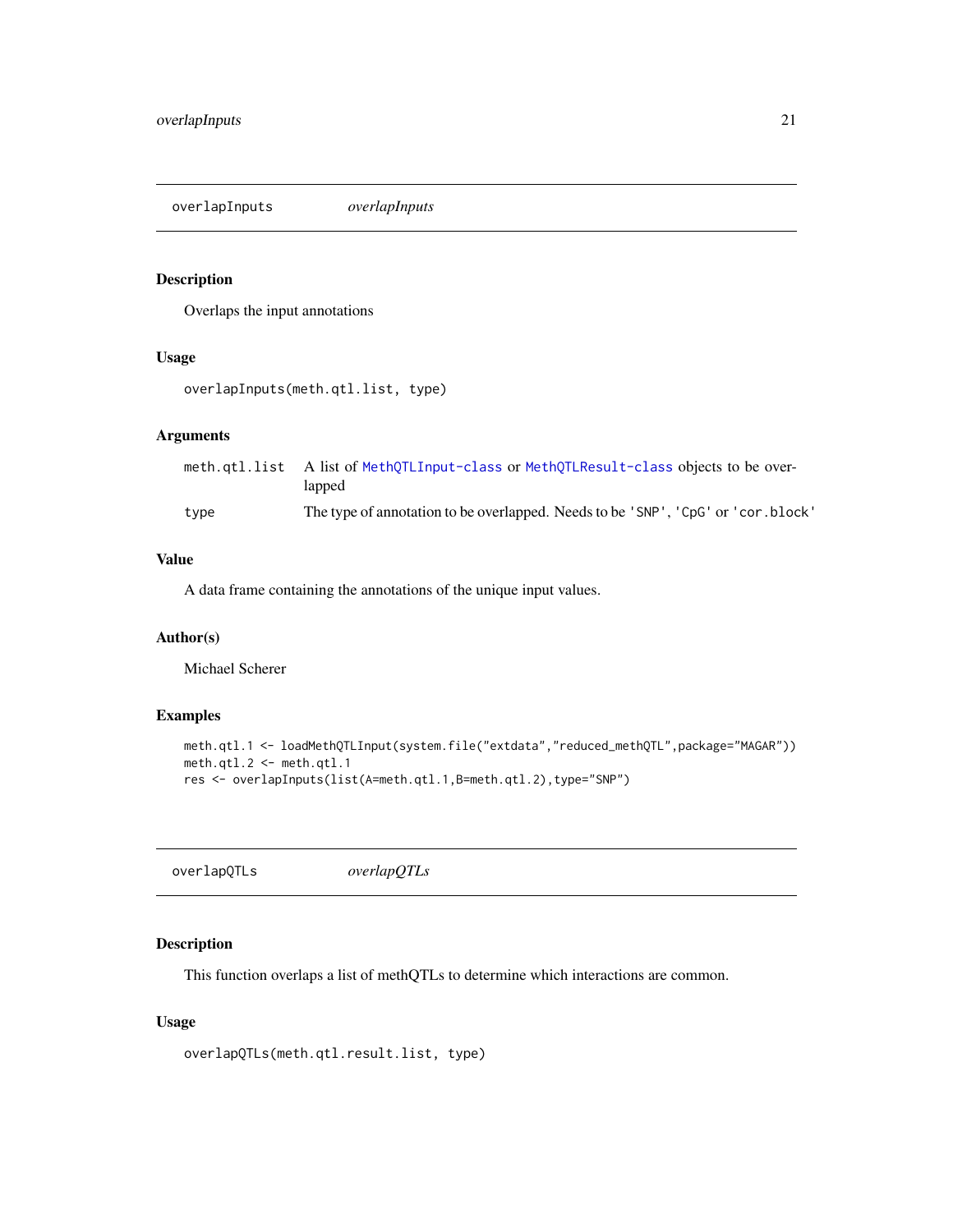#### <span id="page-21-0"></span>Arguments

| meth.qtl.result.list |                                                                                                                       |
|----------------------|-----------------------------------------------------------------------------------------------------------------------|
|                      | A named list with each entry being an object of type MethQTLResult-class.<br>The names are used in the visualization. |
| type                 | Determines if either the SNP (default), the CpG, or the correlation block ' cor. block'<br>is to be visualized        |

#### Value

A list with length(meth.qtl.result.list) elements, containing IDs of methQTL interactions according to the option type.

#### Author(s)

Michael Scherer

#### Examples

```
meth.qtl.res.1 <- loadMethQTLResult(system.file("extdata","MethQTLResult_chr18",package="MAGAR"))
meth.qtl.res.2 <- meth.qtl.res.1
res <- overlapQTLs(list(A=meth.qtl.res.1,B=meth.qtl.res.2),type="SNP")
```
QTL.OPTIONS *options.R*

#### Description

This files contains code to generate the options of the methQTL package.

#### Usage

QTL.OPTIONS

#### Format

An object of class environment of length 36.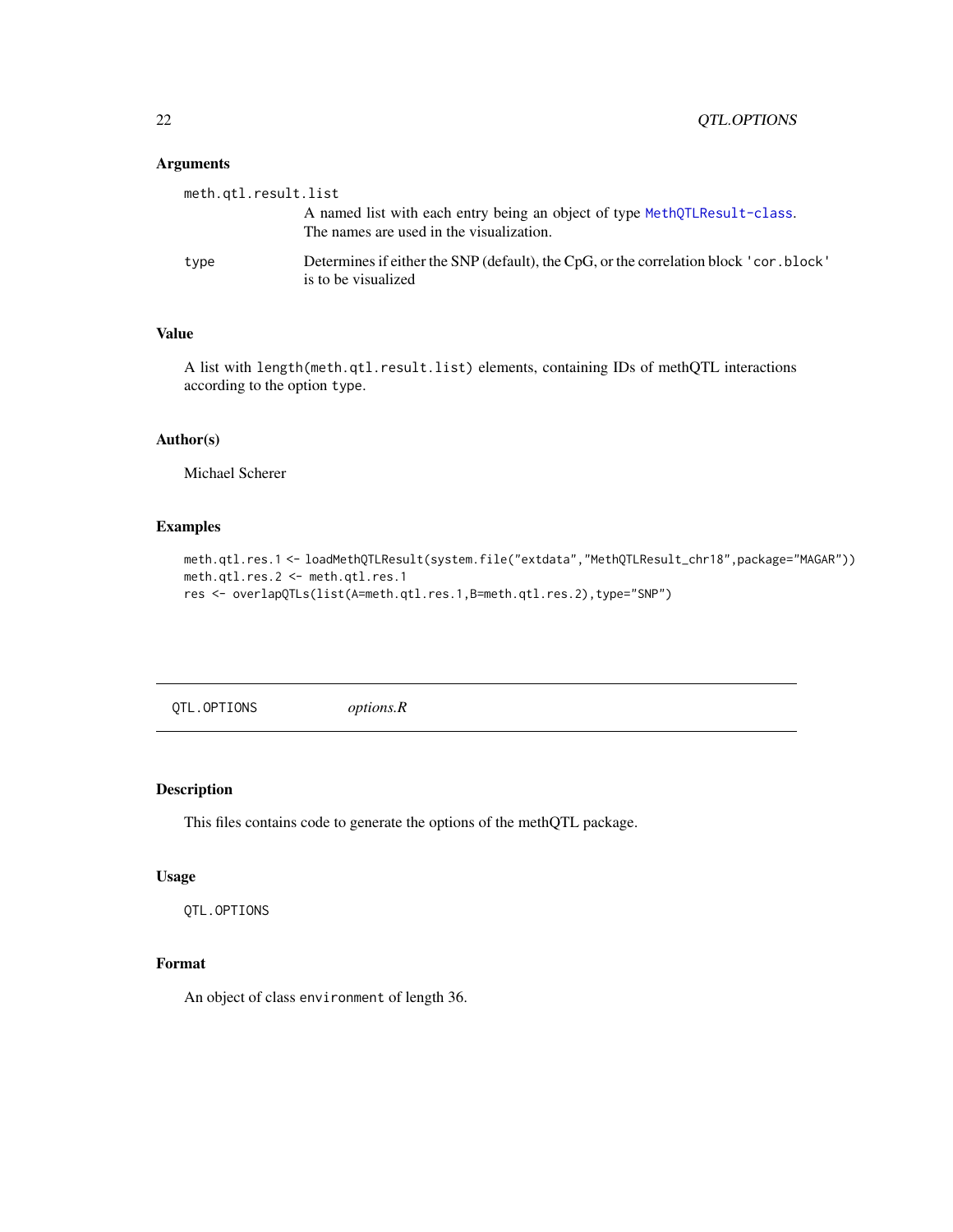<span id="page-22-0"></span>qtlAnnotationEnrichment

*qtlAnnotationEnrichment*

#### Description

This functions performs enrichment analysis using the Fisher's test for the methQTLs detected with respect to different genomic annotations.

#### Usage

```
qtlAnnotationEnrichment(meth.qtl.res, type = "SNP", annotation = "cpgislands")
```
#### Arguments

| meth.gtl.res | An object of type MethQTLResult-class or a list of such objects.                                                                              |
|--------------|-----------------------------------------------------------------------------------------------------------------------------------------------|
| type         | The type of methOTL to be visualized. Can be either 'SNP', 'CpG', or 'cor. block'                                                             |
| annotation   | The genomic annotation to be used. Can be the ones available in rnb, region, types<br>or "ctcf", "distal", "dnase", "proximal", "tfbs", "tss" |

#### Details

We use all data points that have been used to calculate methQTLs as the background and compare the overlaps with the annotation of interest in comparison to the methQTLs that have been computed in case a [MethQTLResult-class](#page-19-1) is provided. If a list of [MethQTLResult-class](#page-19-1) objects is provided, the intersection between the methQTLs from all objects in the list is compared with the union of all interactions that have been tested.

#### Value

A list of two p-values named 'enrichment' for overrepresentation and 'depletion' for underrepresentation

#### Author(s)

Michael Scherer

#### Examples

meth.qtl.res <- loadMethQTLResult(system.file("extdata","MethQTLResult\_chr18",package="MAGAR")) res <- qtlAnnotationEnrichment(meth.qtl.res)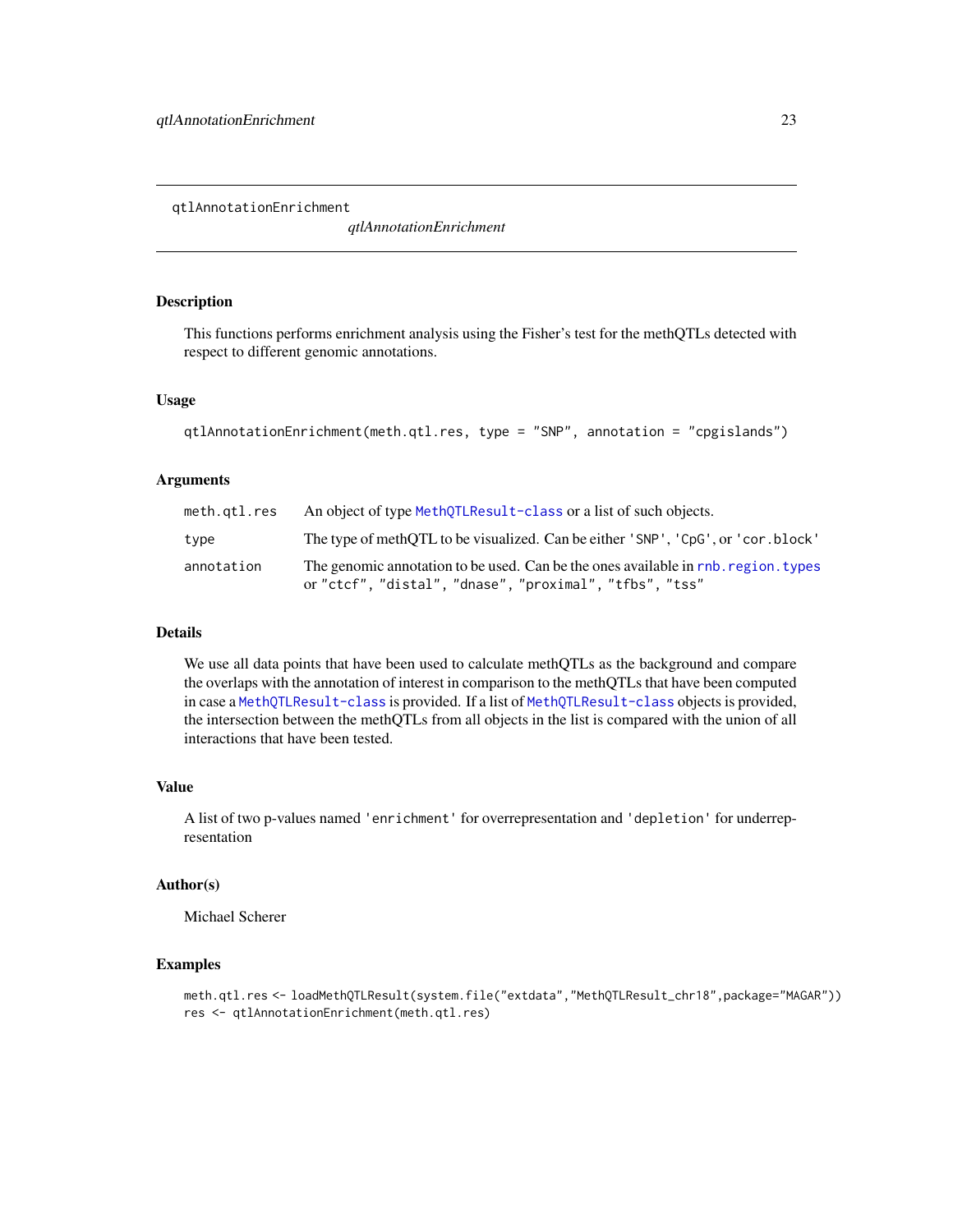<span id="page-23-1"></span><span id="page-23-0"></span>qtlBaseSubstitutionEnrichment

*qtlBaseSubstitutionEnrichment*

#### Description

This function tests for enrichment of a specific base substitution in the methQTL interactions.

#### Usage

```
qtlBaseSubstitutionEnrichment(meth.qtl.res, merge = FALSE)
```
#### Arguments

| meth.gtl.res | An object of type MethOTLResult-class or a list of such objects.                             |
|--------------|----------------------------------------------------------------------------------------------|
| merge        | Flag indicating if 5' and 3' substitutions are to be merged or to be analyzed<br>separately. |

#### Details

The names of the list are e.g. A\_G, which refers to a replacement of the reference base A with an A. Enrichment is computed using Fisher's exact test, using all SNP that have been used as input as the background.

#### Value

A list with one element for each potential base substitution containing the enrichment p-value.

#### Author(s)

Michael Scherer

#### Examples

meth.qtl.res <- loadMethQTLResult(system.file("extdata","MethQTLResult\_chr18",package="MAGAR")) res <- qtlBaseSubstitutionEnrichment(meth.qtl.res)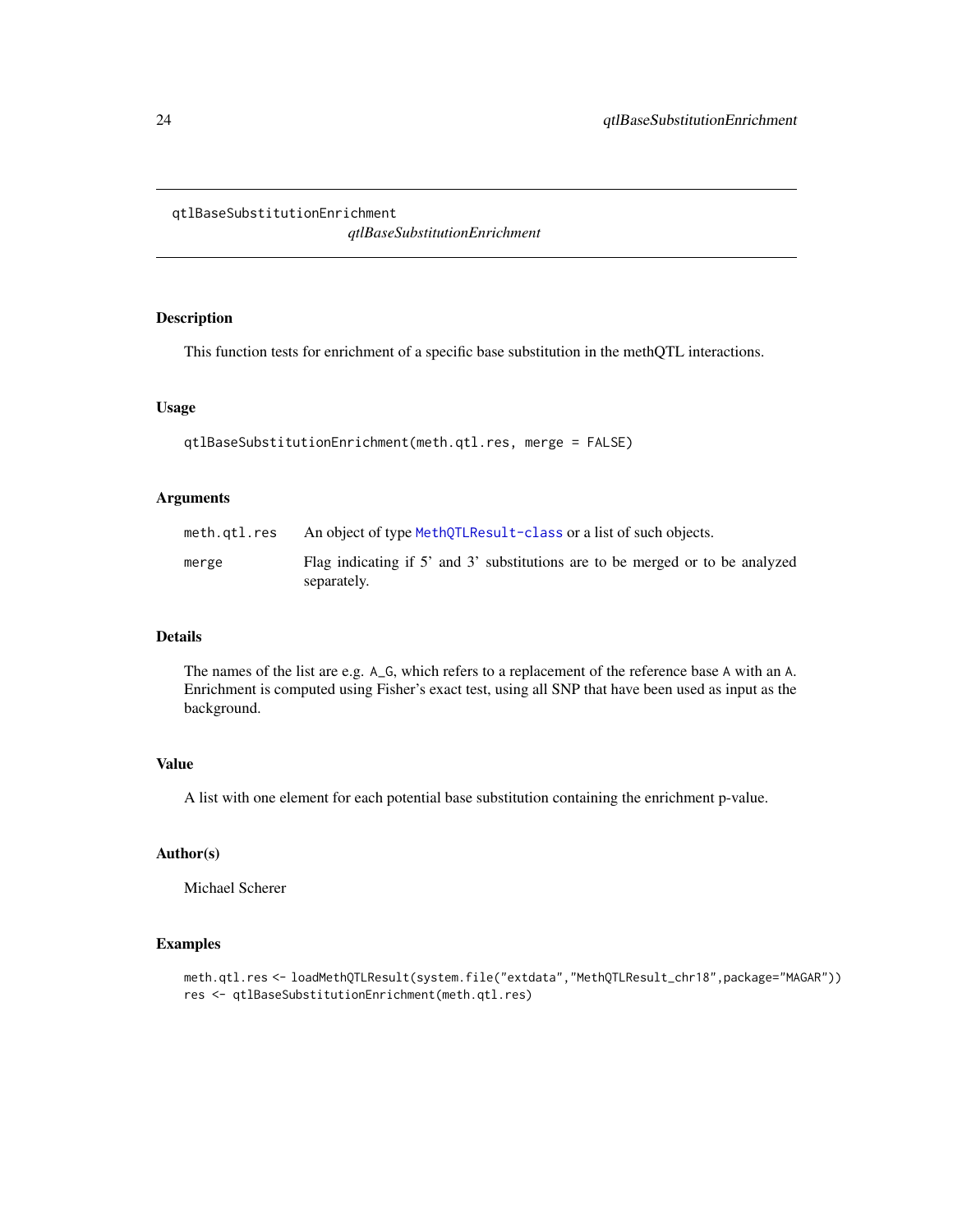<span id="page-24-0"></span>qtlDistanceScatterplot

*qtlDistanceScatterplot*

#### Description

Computes a scatterplot between CpG-SNP distance with both effect size and p-value

#### Usage

```
qtlDistanceScatterplot(meth.qtl.result, out.dir = NULL, out.name = NULL)
```
#### Arguments

| meth.gtl.result |                                                                 |
|-----------------|-----------------------------------------------------------------|
|                 | An object of type MethQTLResult-class containing called methQTL |
| out.dir         | If specified, the plot is stored as a pdf in this directory     |
| out.name        | Optional name for the resulting plot                            |

#### Value

An object of type ggplot comparing the distance between CpG and SNP. Negative values indicate that the SNP is downstream of the CpG.

#### Author(s)

Michael Scherer

#### Examples

meth.qtl.res <- loadMethQTLResult(system.file("extdata","MethQTLResult\_chr18",package="MAGAR")) qtlDistanceScatterplot(meth.qtl.res)

qtlGetOption *qtlGetOption Print the value of the global option*

#### Description

qtlGetOption Print the value of the global option

#### Usage

qtlGetOption(names)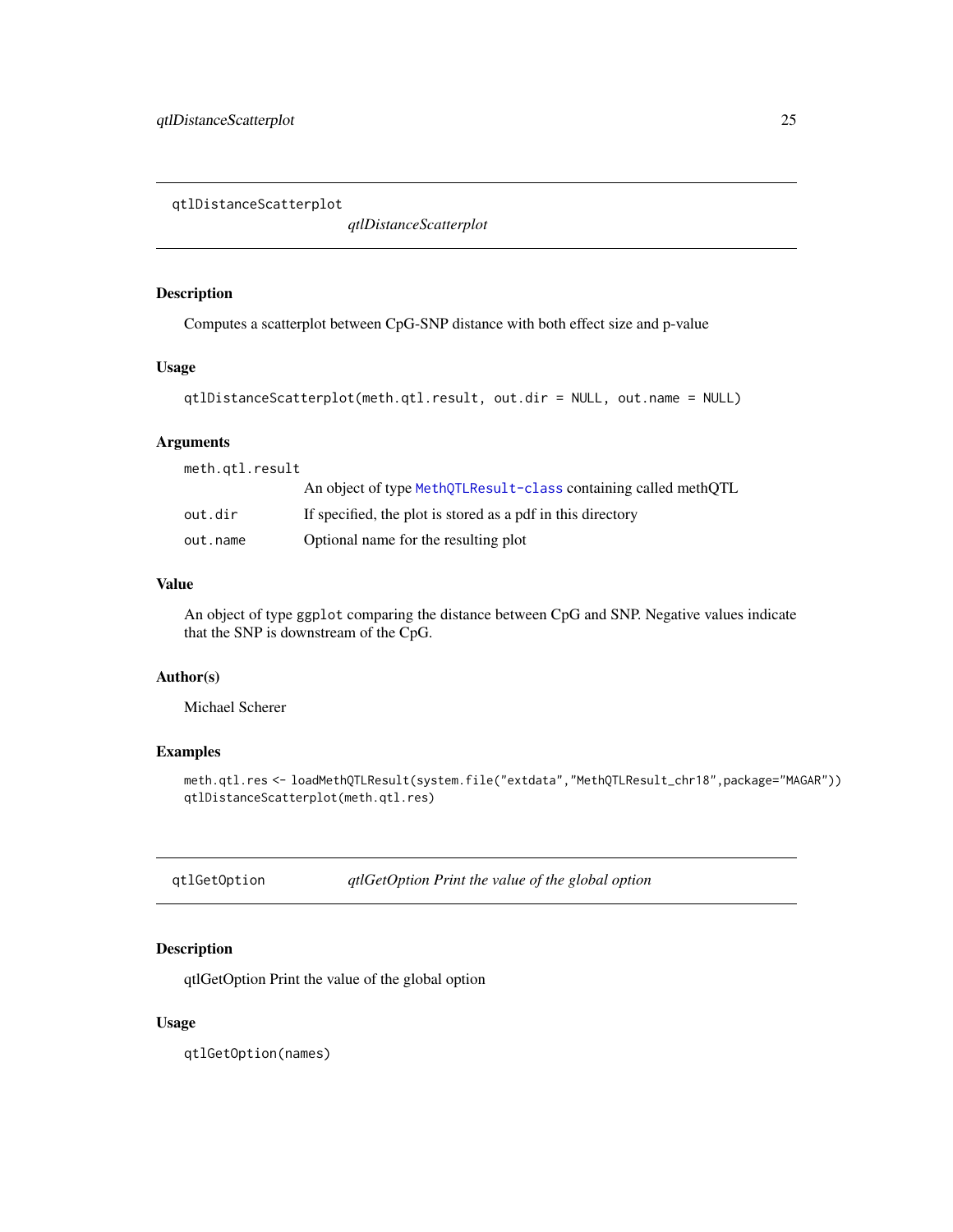#### <span id="page-25-0"></span>Arguments

names string or character vector containing the names of the options to be printed. All options are listed in [qtlSetOption](#page-30-1)

#### Value

the option for the specified option

#### Author(s)

Michael Scherer

#### Examples

qtlGetOption("cluster.cor.threshold")

qtlJSON2options *qtlJSON2options*

#### Description

This function reads an option setting from a JSON file and applies them to the current session

#### Usage

qtlJSON2options(path)

#### Arguments

path Path to a JSON file containing the options to be specified

#### Value

None

#### Author(s)

Michael Scherer

#### Examples

qtlJSON2options(system.file("extdata","qtl\_options\_probesEPIC.json",package="MAGAR"))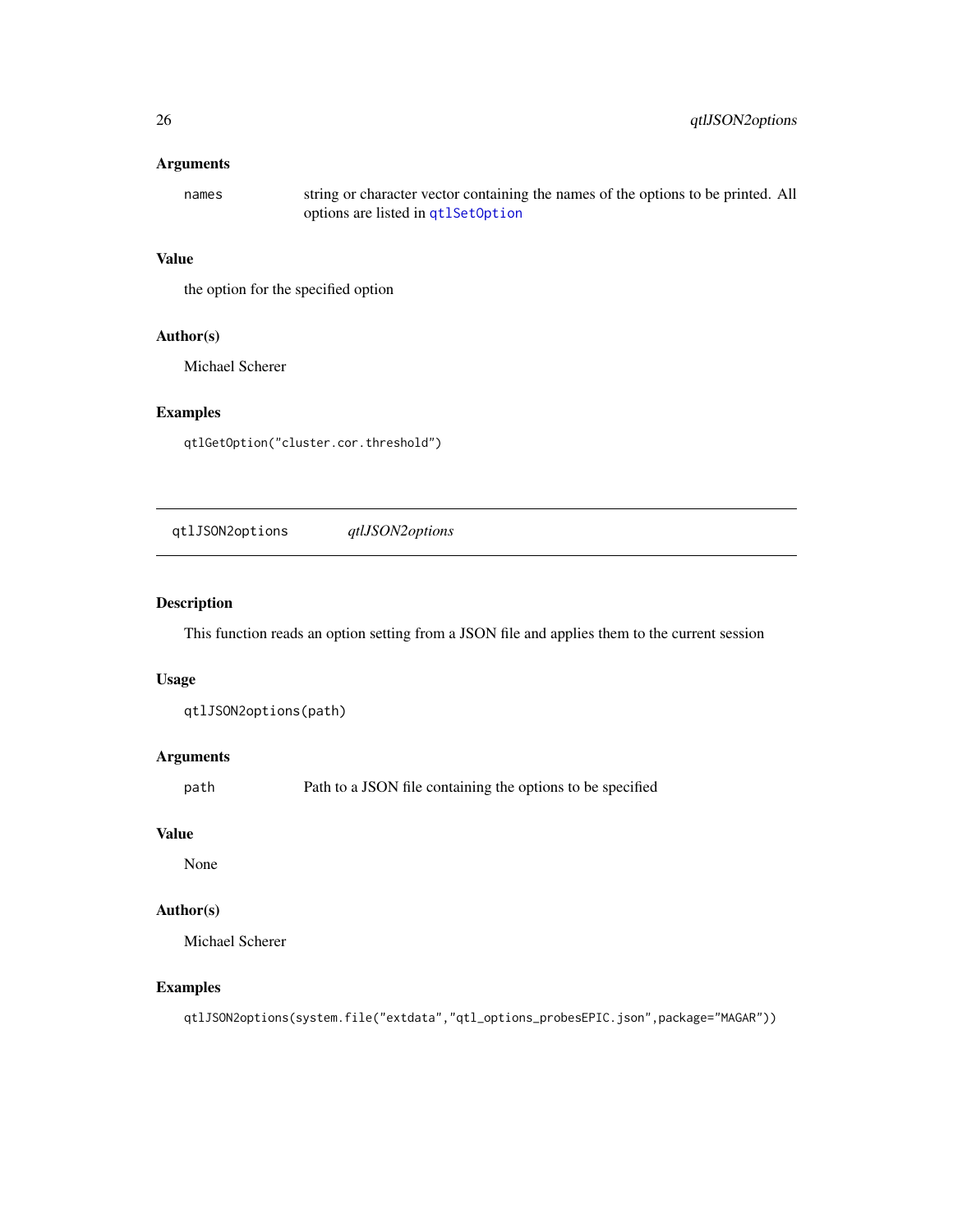#### <span id="page-26-0"></span>Description

This function creates a manhattan plot for the given methQTL result

#### Usage

```
qtlManhattanPlot(meth.qtl.result, type = "CpG", stat = "p.val.adj.fdr")
```
#### Arguments

| meth.gtl.result |                                                                                                    |
|-----------------|----------------------------------------------------------------------------------------------------|
|                 | An object of type MethQTLResult-class containing the methQTL                                       |
| type            | Determines if either the CpG (default) or the SNP is to be visualized                              |
| stat            | Determines the statistic that is to be visualized. Can be either P value, Beta or<br>p.val.adj.fdr |

#### Details

A plot is shown that contains chromosome-wise interactions.

#### Value

None

#### Author(s)

Michael Scherer

### Examples

meth.qtl.res <- loadMethQTLResult(system.file("extdata","MethQTLResult\_chr18",package="MAGAR")) qtlManhattanPlot(meth.qtl.res)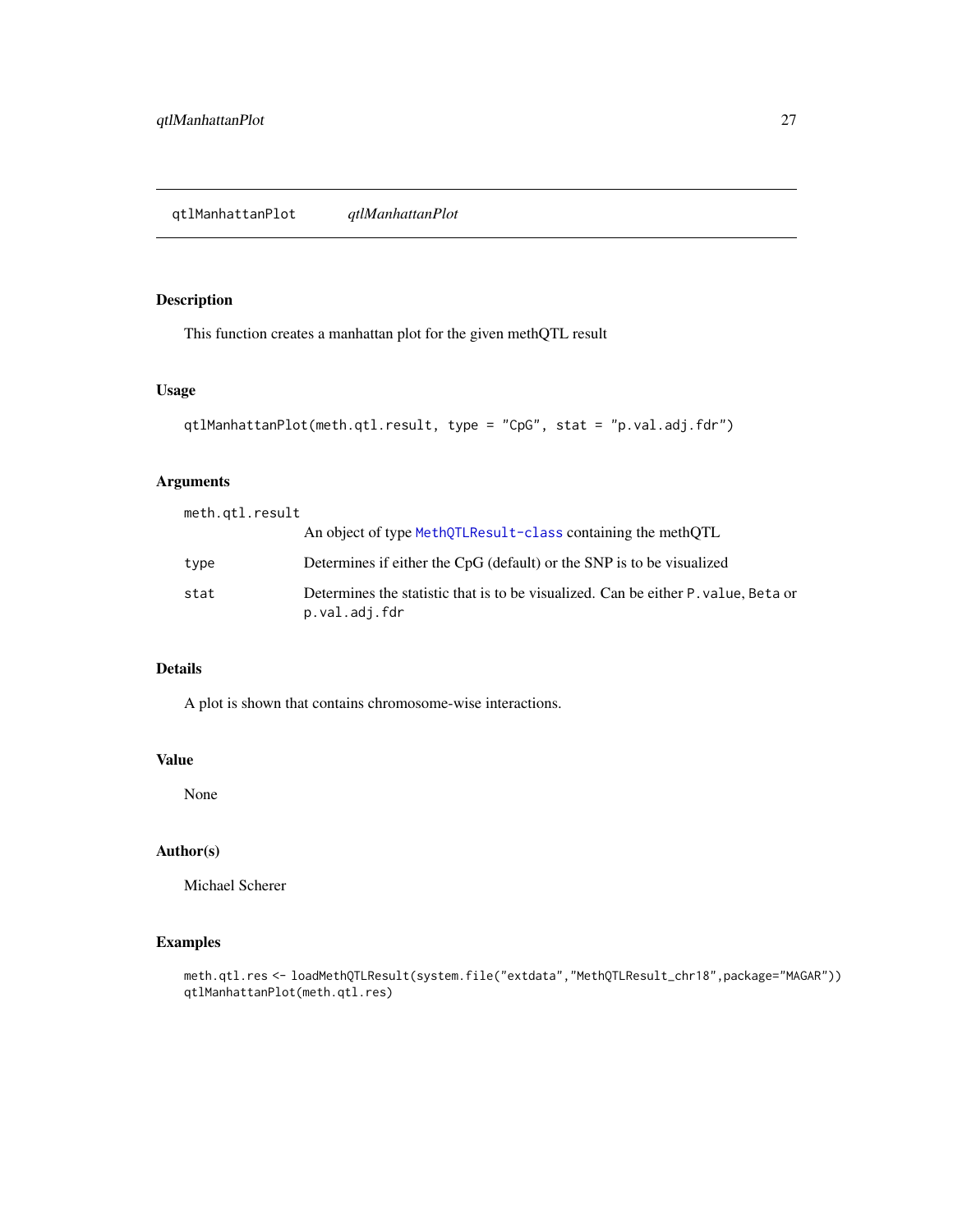<span id="page-27-0"></span>qtlOptions2JSON *qtlOptions2JSON*

#### Description

This function stores the current options setting as a JSON file at the specified path

#### Usage

```
qtlOptions2JSON(path = file.path(getwd(), "methQTL_options.json"))
```
#### Arguments

path A filename, to which the option setting is to be saved

#### Value

None

#### Author(s)

Michael Scherer

#### Examples

```
qtlSetOption('cluster.cor.threshold'=0.5)
qtlOptions2JSON("my_opts.json")
qtlJSON2options("my_opts.json")
```
qtlPlotBaseSubstitution

*qtlPlotBaseSubstitution*

#### Description

This function returns an enrichment plot for the different base substitutions.

#### Usage

```
qtlPlotBaseSubstitution(meth.qtl.res, ...)
```
#### Arguments

| meth.gtl.res | An object of type MethQTLResult-class or a list of such objects. |
|--------------|------------------------------------------------------------------|
| $\cdots$     | Further parameters passed to qtlBaseSubstitutionEnrichment       |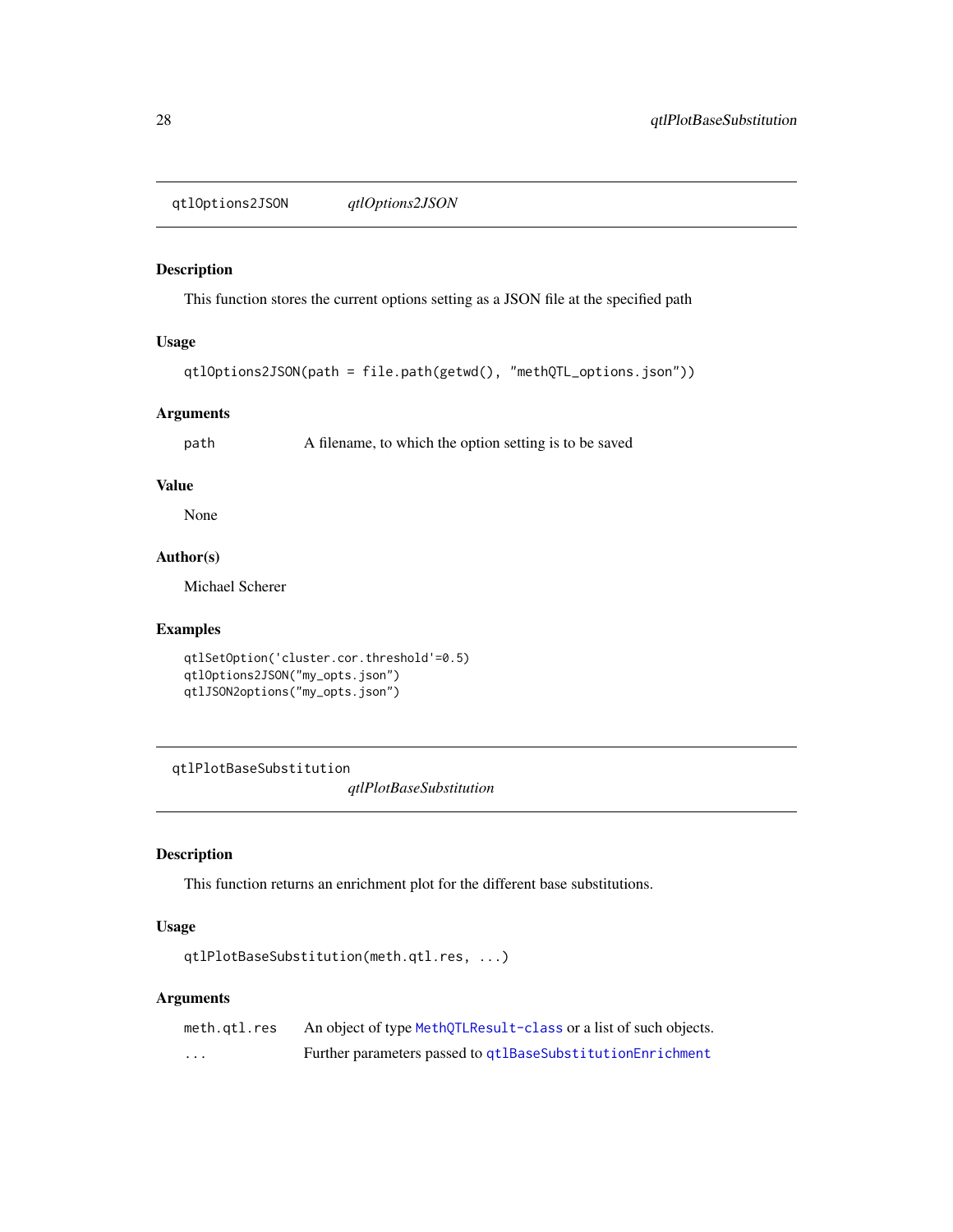#### <span id="page-28-0"></span>qtlPlotClusterSize 29

#### Value

None

#### Author(s)

Michael Scherer

#### See Also

qtlBaseSubstitutionEnrichment

#### Examples

```
meth.qtl.res <- loadMethQTLResult(system.file("extdata","MethQTLResult_chr18",package="MAGAR"))
qtlPlotBaseSubstitution(meth.qtl.res)
```
qtlPlotClusterSize *qtlPlotClusterSize*

#### Description

This functions returns a histogram comprising the (genomic) sizes of the correlation blocks in the given objet.

#### Usage

```
qtlPlotClusterSize(meth.qtl.res, type = "count")
```
#### Arguments

| meth.qtl.res | An object of type MethQTLResult-class                                          |
|--------------|--------------------------------------------------------------------------------|
| type         | Either "genomic" or "count", for genomic size of the correlation block in base |
|              | pairs or as the number of CpGs                                                 |

#### Value

An object of type ggplot containing the histogram as a plot

#### Author(s)

Michael Scherer

```
meth.qtl.res <- loadMethQTLResult(system.file("extdata","MethQTLResult_chr18",package="MAGAR"))
qtlPlotClusterSize(meth.qtl.res)
```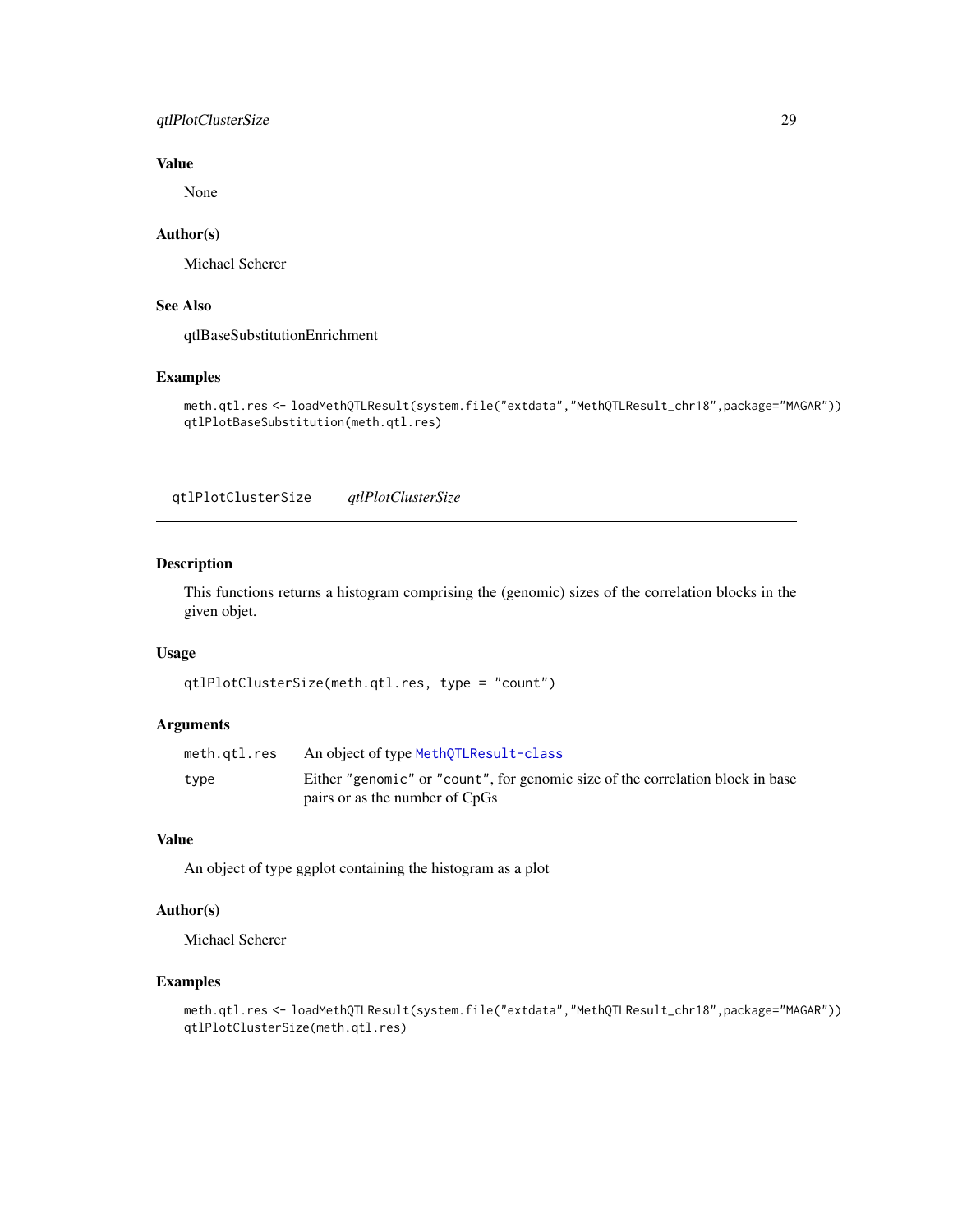```
qtlPlotSNPCpGInteraction
```
*qtlPlotSNPCpGInteraction*

#### Description

Compares the methylation states of a given CpG for the genotype states availabe at the given SNP

#### Usage

```
qtlPlotSNPCpGInteraction(
 meth.qtl,
 cpg = NULL,snp = NULL,out.dir = NULL,
 meth.qtl.res = NULL,
 out.name = NULL
)
```
#### Arguments

| meth.qt1     | An object of type MethQTLInput-class containing the methylation and geno-<br>type information for the given CpG and the given SNP                                                                                              |
|--------------|--------------------------------------------------------------------------------------------------------------------------------------------------------------------------------------------------------------------------------|
| cpg          | The CpG identifier as a character (e.g. cg12345678)                                                                                                                                                                            |
| snp          | The SNP identifier as a character (e.g. $rs12345678$ )                                                                                                                                                                         |
| out.dir      | If specified, the plot is stored as a pdf in this directory                                                                                                                                                                    |
| meth.gtl.res | An optional argument of type MethQTLResult-class containing information<br>on the results. If either cpg or snp are NULL, this function sorts the results by<br>increasing p-value and the uses the best results for plotting. |
| out.name     | Optional name for the resulting plot                                                                                                                                                                                           |

#### Value

An object of type ggplot comparing the CpG methylation states as boxplots across the different genotype states

### Author(s)

Michael Scherer

```
meth.qtl <- loadMethQTLInput(system.file("extdata","reduced_methQTL",package="MAGAR"))
qtlPlotSNPCpGInteraction(meth.qtl,cpg="cg19565884",snp="rs149871695")
```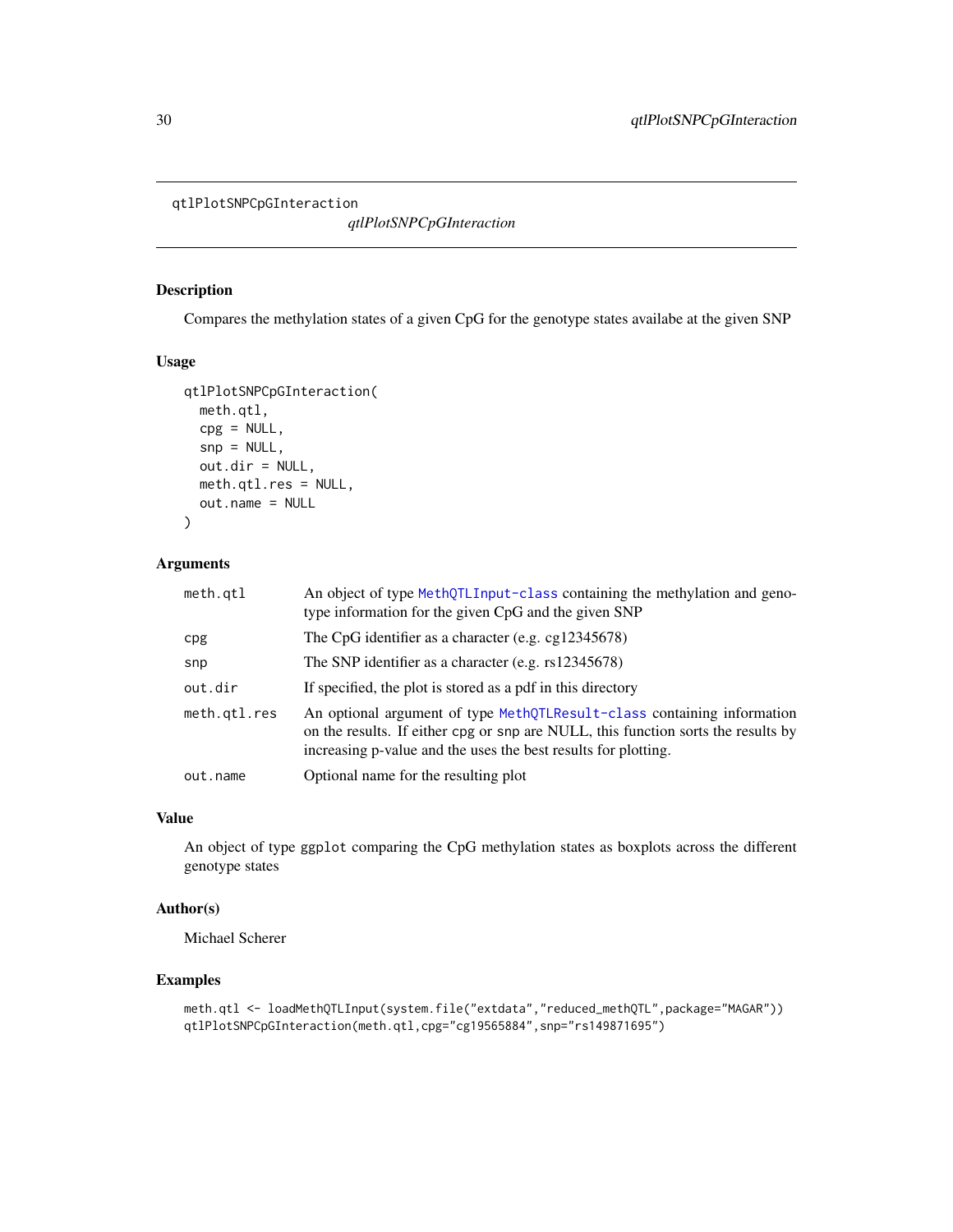<span id="page-30-1"></span><span id="page-30-0"></span>qtlSetOption *qtlSetOption*

#### Description

Change global options for methQTL calculation

#### Usage

```
qtlSetOption(
  rnbeads.options = NULL,
  meth.data.type = "idat.dir",
  geno.data.type = "plink",
  rnbeads.report = "temp",
  rnbeads.qc = FALSE,
  hdf5dump = FALSE,
  hardy.weinberg.p = 0.001,
  db.snp.ref = NULL,
 minor.allele.frequency = 0.05,
 missing.values.samples = 0.05,
  plink.geno = 0.1,
  impute.geno.data = FALSE,
  n.prin.comp = NULL,
  plink.path = NULL,
  fast.qtl.path = NULL,
  bgzip.path = NULL,
  tabix.path = NULL,
  correlation.type = "pearson",
  cluster.cor.threshold = 0.25,
  standard.deviation.gauss = 250,
  absolute.distance.cutoff = 5e+05,
  linear.model.type = "classial.linear",
  representative.cpg.computation = "row.medians",
  meth.qtl.type = "oneVSall",
 max.cpgs = 40000,
  cluster.architecture = "sge",
  cluster.config = c(h_{\text{w}} = "5G", \text{m} = "5G"),
  n.permutations = 1000,
  compute.cor.blocks = TRUE,
  recode.allele.frequencies = FALSE,
  vcftools.path = NULL,
  imputation.user.token = NULL,
  imputation.reference.panel = "apps@hrc-r1.1",
  imputation.phasing.method = "shapeit",
  imputation.population = "eur"
)
```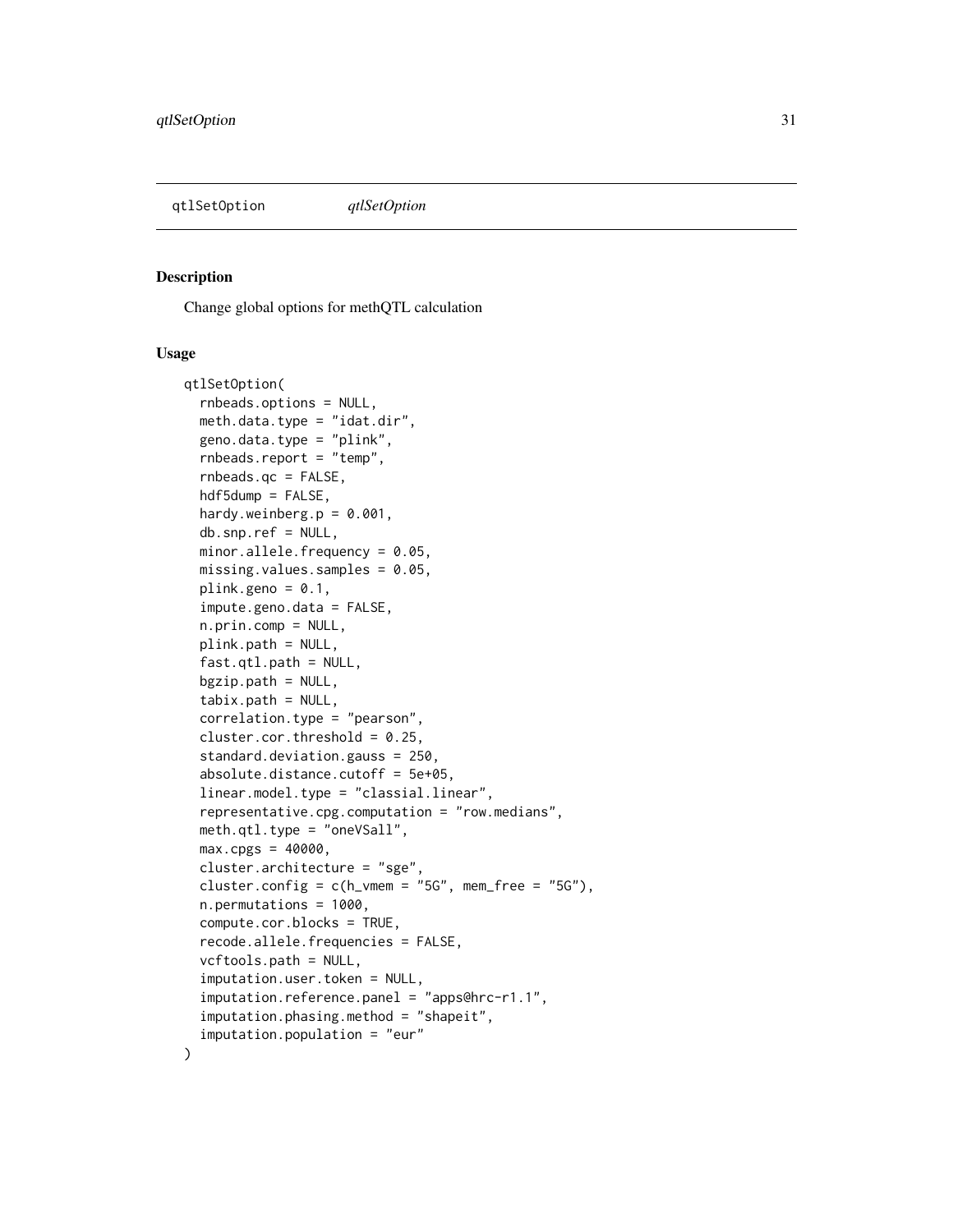#### <span id="page-31-0"></span>Arguments

rnbeads.options Path to an XML file specifying the RnBeads options used for data import. The default options are suitable for Illumina Beads Array data sets. meth.data.type Type of DNA methylation data used. Choices are listed in [rnb.execute.import](#page-0-0). geno.data.type The type of data to be imported. Can be either 'plink' for '.bed', '.bim', and '.fam' or '.dos' and 'txt' files or 'idat' for raw IDAT files. rnbeads.report Path to an existing directory, in which the preprocessing report of RnBeads is to be stored. Defaults to the temporary file. rnbeads.qc Flag indicating if the quality control module of RnBeads is to be executed. hdf5dump Flag indicating, if large matrices are to be stored on disk rather than in main memory using the [HDF5Array](#page-0-0) package. hardy.weinberg.p P-value used for the markers to be excluded if they do not follow the Hardy-Weinberg equilibrium as implemented in PLINK. db.snp.ref Path to a locally stored version of dbSNP[3]. If this option is specified, the reference allele is determined from this file instead of from the allele frequencies of the dataset. This circumvents problems with some imputation methods. If NULL(default), recoding will not be performed. minor.allele.frequency Threshold for the minor allele frequency of the SNPs to be used in the analysis. missing.values.samples Threshold specifying how much missing values per SNP are allowed across the samples to be included in the analyis. plink.geno Threshold for missing values per SNP impute.geno.data Flag indicating if imputation of genotyping data is to be perfomed using the Michigan imputation server (https://imputationserver.sph.umich.edu/index.html)[2]. n.prin.comp Number of principal components of the genetic data to be used as covariates in the methQTL calling. NULL means that no adjustment is conducted. plink.path Path to an installation of PLINK (also comes with the package) fast.qtl.path Path to an installation of fastQTL (comes with the package for Linux) bgzip.path Path to an installation of BGZIP (comes with the package for Linux) tabix.path Path to an installation of TABIX (comes with the package for Linux) correlation.type The type of correlation to be used. Please note that for type='pearson' (default) the more efficient implementation of correlation in the bigstatsr is used. Further available options are 'spearman' and 'kendall'. cluster.cor.threshold Threshold for CpG methylatin state correlation to be considered as connected in the distance graph used to compute the correlation clustering. standard.deviation.gauss Standard deviation of the Gauss distribution used to weight the correlation according to its distance.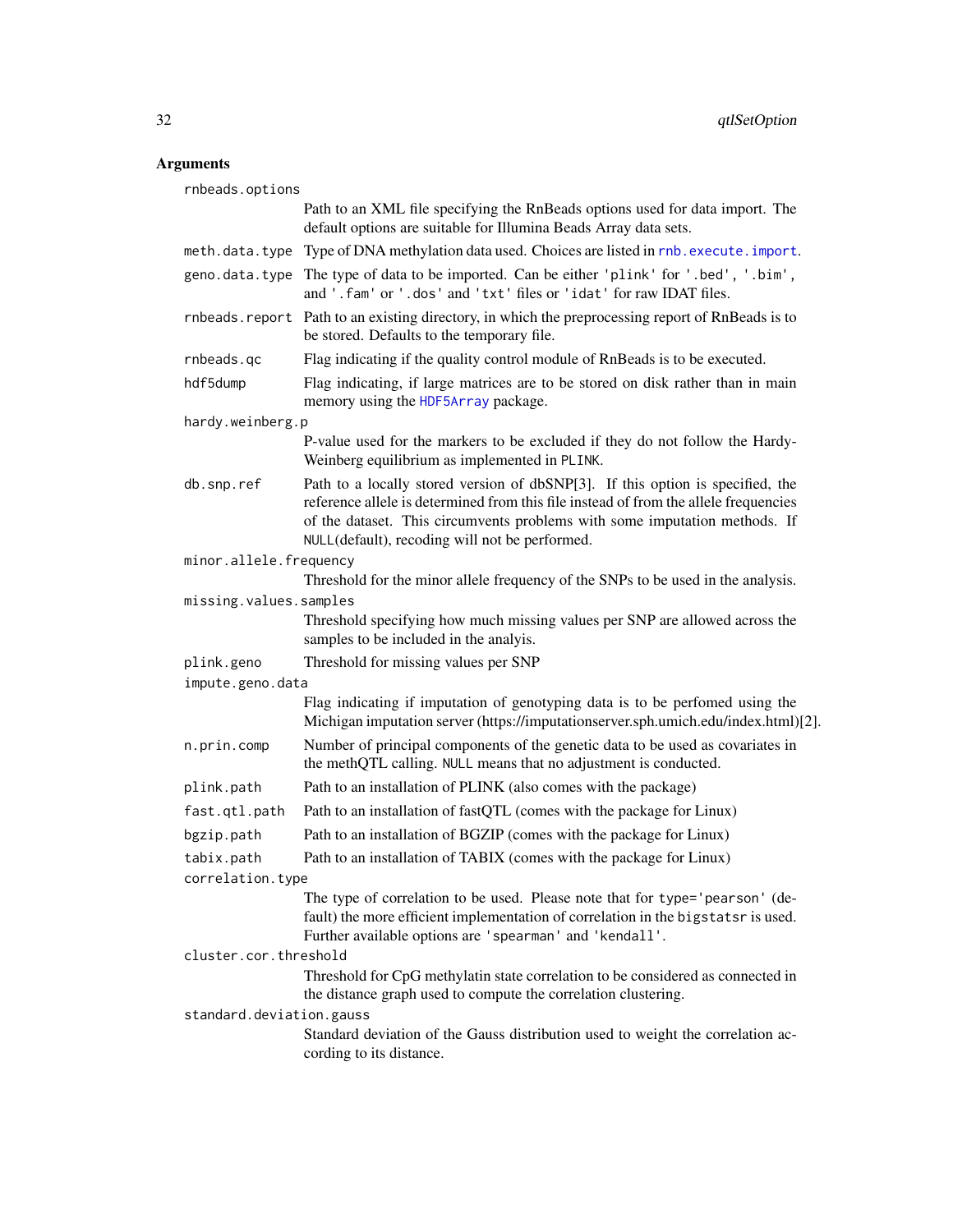| qtlSetOption              | 33                                                                                                                                                                                                                                                                                                                                                                                                                                                                                                                 |  |
|---------------------------|--------------------------------------------------------------------------------------------------------------------------------------------------------------------------------------------------------------------------------------------------------------------------------------------------------------------------------------------------------------------------------------------------------------------------------------------------------------------------------------------------------------------|--|
| absolute.distance.cutoff  |                                                                                                                                                                                                                                                                                                                                                                                                                                                                                                                    |  |
|                           | Distance cutoff after which a CpG correlation is not considered anymore.                                                                                                                                                                                                                                                                                                                                                                                                                                           |  |
| linear.model.type         |                                                                                                                                                                                                                                                                                                                                                                                                                                                                                                                    |  |
|                           | Linear model type to be used. Can be either "categorical.anova" or "classical.linear".<br>If 'meth.qtl.type'='fastQTL', this option is automatically set to 'fastQTL'<br>see callMethQTLBlock for more informations.                                                                                                                                                                                                                                                                                               |  |
|                           | representative.cpg.computation                                                                                                                                                                                                                                                                                                                                                                                                                                                                                     |  |
|                           | Option specifying how reference CpGs per correlation block are to be com-<br>puted. Available options are "row.medians" for the site that is the row median<br>across the samples within the correlation block (for ties a random selection is<br>performed), "mean.center" for an artifical site in the geometric center of the<br>block with the average methylation level or "best.all" for the CpG with the<br>best p-value across all of the CpGs in the correlation block.                                   |  |
| meth.qtl.type             | Option specifying how a methQTL interaction is computed. Since the pack-<br>age is based on correlation blocks, a single correlation block can be associ-<br>ated with either one SNP (meth.qtl.type='oneVSall'), with multiple SNPs<br>(meth.qtl.type='allVSall'), or each correlation block can once be positively<br>and once negatively correlated with a SNP genotype (meth.qtl.type='twoVSall').<br>Additionally, we provide the option to use (FastQTL)[1] as a methQTL mapping<br>tool (option 'fastQTL'). |  |
| max.cpgs                  | Maximum number of CpGs used in the computation (used to save memory).<br>40,000 is a reasonable default for machines with $\sim$ 128GB of main memory.<br>Should be smaller for smaller machines and larger for larger ones.                                                                                                                                                                                                                                                                                       |  |
| cluster.architecture      |                                                                                                                                                                                                                                                                                                                                                                                                                                                                                                                    |  |
|                           | The type of HPC cluster architecture present. Currently supported are 'sge'<br>and 'slurm'                                                                                                                                                                                                                                                                                                                                                                                                                         |  |
|                           | cluster.config Resource parameters needed to setup an SGE or SLURM cluster job. Includes<br>h_vmem and mem_free for SGE and clock.limit and mem.size for SLURM.<br>An example configuration for SLURM would be c("clock.limit"="1-0", "mem.size"="10G")<br>for 1 day of running time (format days: hours) and 10 GB of maximum mem-<br>ory usage. Additionally, 'n cpus' can be specified as the SLURM option<br>cpus-per-task                                                                                     |  |
|                           | n.permutations The number of permutations used to correct the p-values for multiple testing.<br>See (http://fastqtl.sourceforge.net/) for further information.                                                                                                                                                                                                                                                                                                                                                     |  |
| compute.cor.blocks        |                                                                                                                                                                                                                                                                                                                                                                                                                                                                                                                    |  |
|                           | Flag indicating if correlation blocks are to be called. If FALSE, each CpG is<br>considered separately.                                                                                                                                                                                                                                                                                                                                                                                                            |  |
| recode.allele.frequencies |                                                                                                                                                                                                                                                                                                                                                                                                                                                                                                                    |  |
|                           | Flag indicating if the reference allele is to be redefined according to the frequen-<br>ciess found in the cohort investigated.                                                                                                                                                                                                                                                                                                                                                                                    |  |
| vcftools.path             | Path to the installation of VCFtools. Necessary is the vcf-sort function in this<br>folder.                                                                                                                                                                                                                                                                                                                                                                                                                        |  |
| imputation.user.token     |                                                                                                                                                                                                                                                                                                                                                                                                                                                                                                                    |  |
|                           | The user token that is required for authorization with the Michigan imputation<br>server. Please have a look at https://imputationserver.sph.umich.edu, create a<br>user account and request a user token for access in your user profile.                                                                                                                                                                                                                                                                         |  |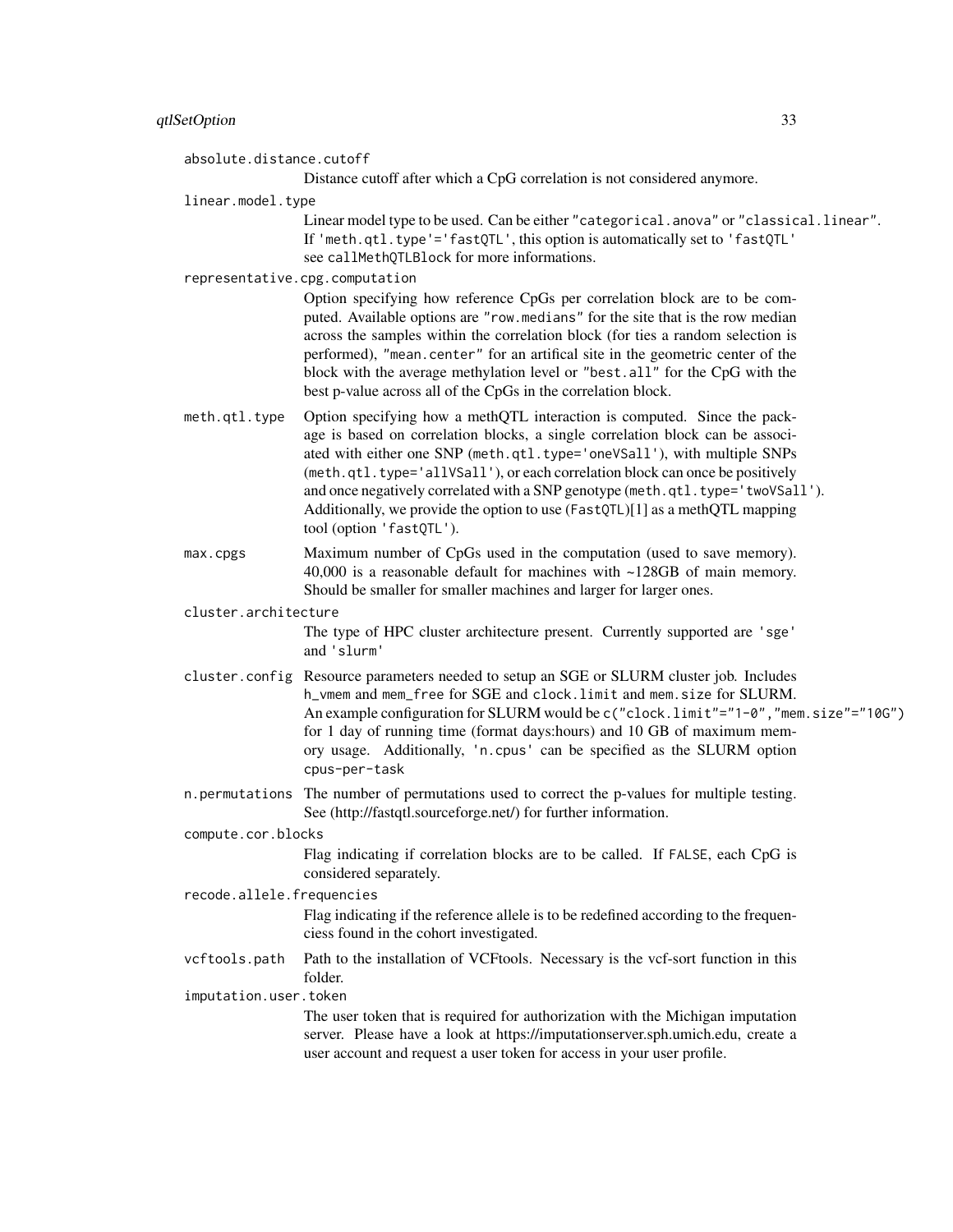#### <span id="page-33-0"></span>imputation.reference.panel

The reference panel used for imputation. Please see https://imputationserver.readthedocs.io/en/latest/refer panels/ for further information which panels are supported by the Michigan imputation server.

#### imputation.phasing.method

The phasing method employed by the Michigan imputation server. See https://imputationserver.readthedo for further information.

#### imputation.population

The population for the phasing method required by the Michigan imputation server. See https://imputationserver.readthedocs.io/en/latest/api/ for further information.

#### Value

None

#### Author(s)

Michael Scherer

#### References

1. Ongen, H., Buil, A., Brown, A. A., Dermitzakis, E. T., & Delaneau, O. (2016). Fast and efficient QTL mapper for thousands of molecular phenotypes. Bioinformatics, 32(10), 1479–1485. https://doi.org/10.1093/bioinformatics/btv722 2. Das S, Forer L, Schönherr S, Sidore C, Locke AE, et al. (2016). Next-generation genotype imputation service and methods. Nature Genetics 48, 1284–1287, https://doi.org/10.1038/ng.3656 3. Sherry, S. T. et al. (2001). dbSNP: the NCBI database of genetic variation. Nucleic Acids Res. 29, 308–311, https://doi.org/10.1093/nar/29.1.308.

#### Examples

```
qtlGetOption("rnbeads.report")
qtlSetOption(rnbeads.report=getwd())
qtlGetOption("rnbeads.report")
```
qtlTFBSMotifEnrichment

*qtlTFBSMotifEnrichment*

#### **Description**

This function performs TFBS enrichment analysis for the methQTL SNPs/CpGs detected and returns overrepresented binding motifs.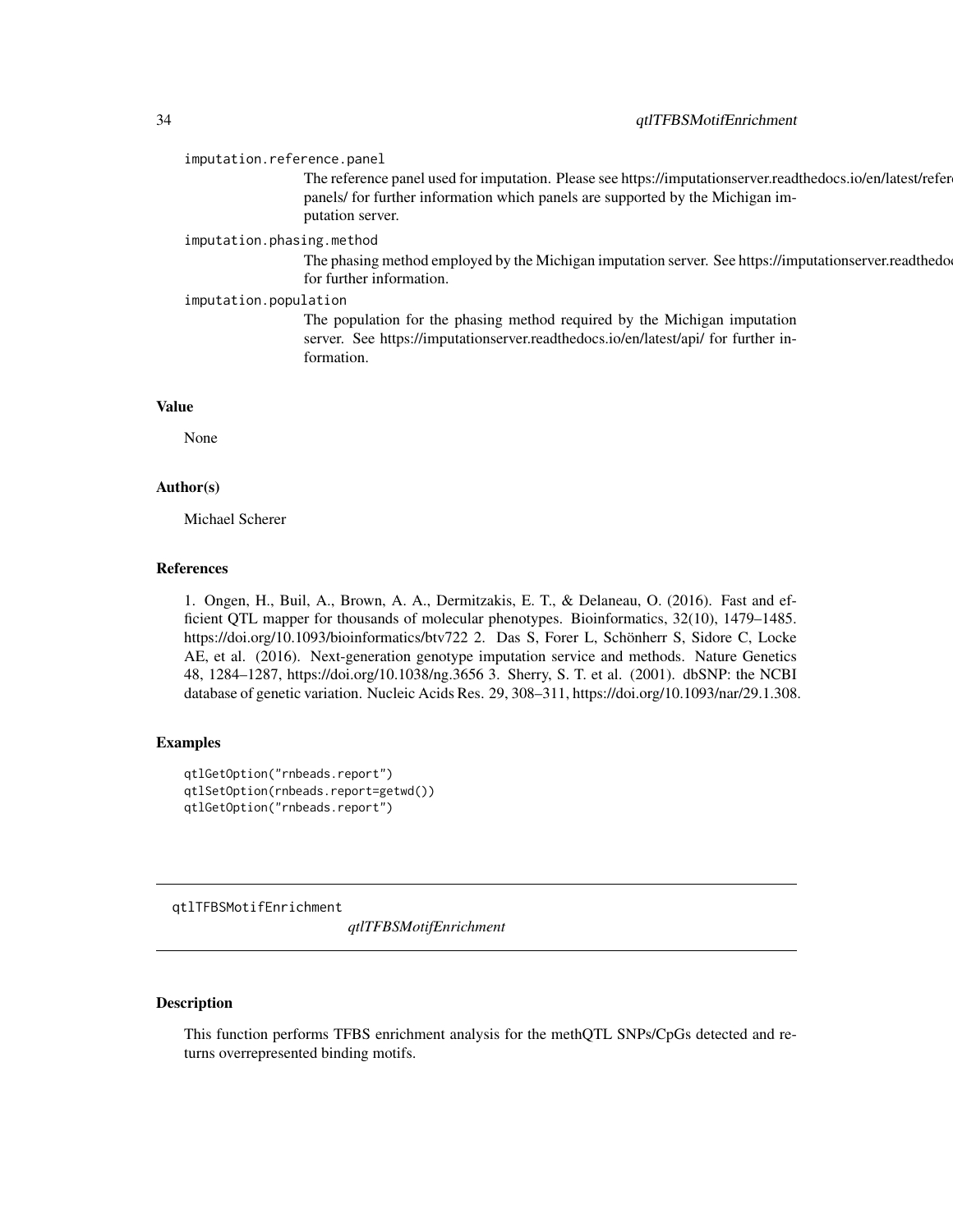#### Usage

```
qtlTFBSMotifEnrichment(
  meth.qtl.res,
  type = "SNP",
  size = 500,assembly = "hg19",subsample = 1e+05,
  out.dim = getwd(),...
\mathcal{L}
```
#### Arguments

| meth.qtl.res | An object of type MethQTLResult-class or a list of such objects                                                                                                                      |  |
|--------------|--------------------------------------------------------------------------------------------------------------------------------------------------------------------------------------|--|
| type         | The type of methQTL to be visualized. Can be either 'SNP', 'CpG', or 'cor.block'                                                                                                     |  |
| size         | Motif enrichment is only supported for genomic regions. Therefore, we resize<br>the invididual methQTL to genomic regions using a width of this size around<br>the site of interest. |  |
| assembly     | The assembly used. Only "hg19" and "hg38" supported                                                                                                                                  |  |
| subsample    | Integer specifying how many of the regions are to be subsamples from the uni-<br>verse.                                                                                              |  |
| out.dir      | The output directory in which resulting plots will be stored.                                                                                                                        |  |
| $\cdots$     | Further parameters passed to findMotifFgBg                                                                                                                                           |  |

#### Details

This function is in part based on the tutorial for Motif discovery in https://compgenomr.github.io/book/motifdiscovery.html. We use all data points that have been used to calculate methQTLs as the background and compare the overlaps with the annotation of interest in comparison to the methQTLs that have been computed in case a [MethQTLResult-class](#page-19-1) is provided. If a list of [MethQTLResult-class](#page-19-1) objects is provided, the intersection between the methQTLs from all objects in the list is compared with the union of all interactions that have been tested.

#### Value

A plot describing the TFB motif enrichment

#### Author(s)

Michael Scherer

```
meth.qtl.res <- loadMethQTLResult(system.file("extdata","MethQTLResult_chr18",package="MAGAR"))
res <- qtlTFBSMotifEnrichment(meth.qtl.res)
```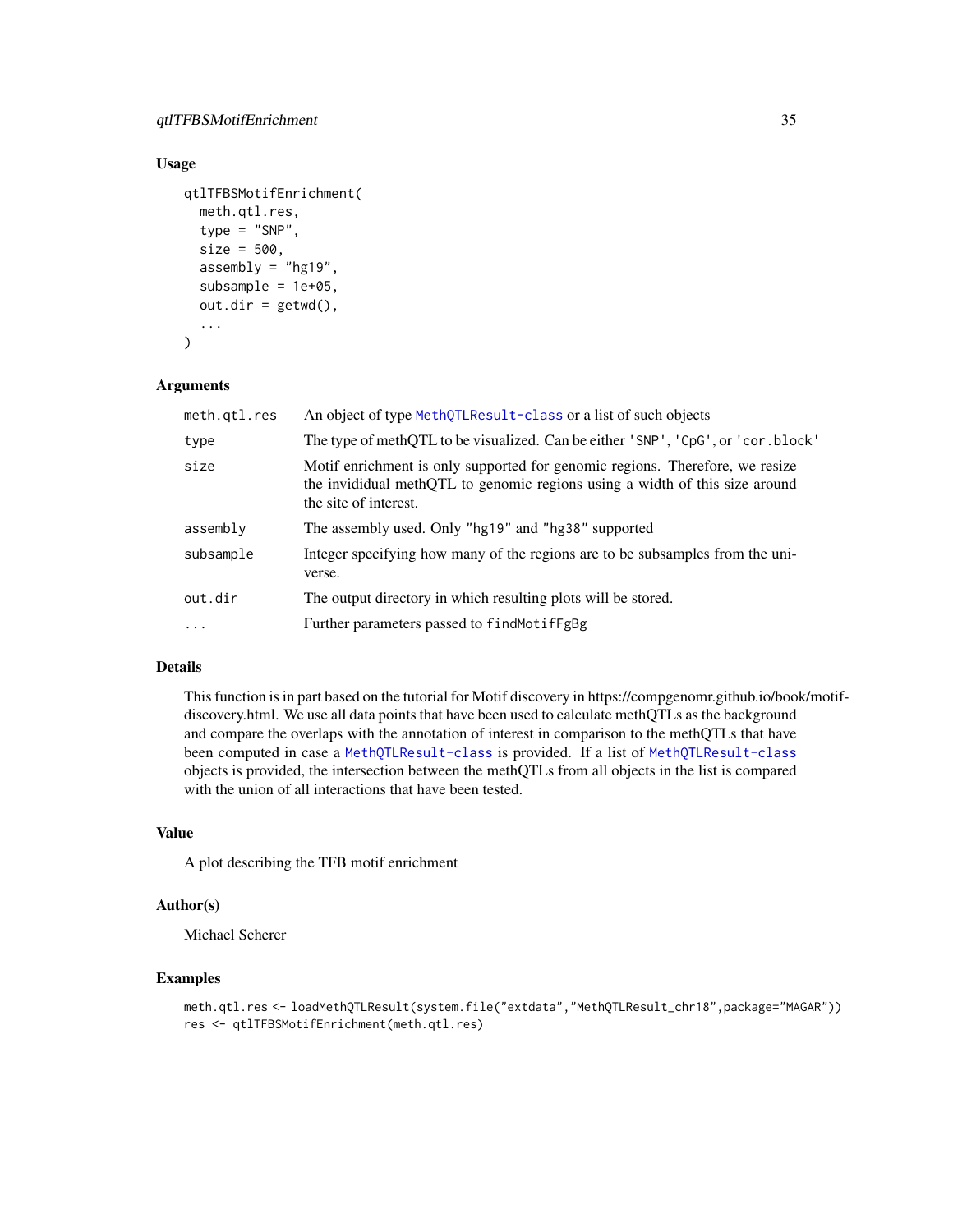<span id="page-35-0"></span>qtlUpsetPlot *qtlUpsetPlot*

#### Description

This function creates an UpSet plot from the given methQTL results

#### Usage

```
qtlUpsetPlot(meth.qtl.result.list, type = "SNP", ...)
```
#### Arguments

| meth.qtl.result.list |                                                                                                                       |
|----------------------|-----------------------------------------------------------------------------------------------------------------------|
|                      | A named list with each entry being an object of type MethOTLResult-class.<br>The names are used in the visualization. |
| type                 | Determines if either the SNP (default), the CpG, or the correlation block ' cor. block'<br>is to be visualized        |
|                      | Further argument passed to upset                                                                                      |

#### Details

The plot is directly drawn and can be stored on disk using the known R graphic devices

#### Value

None

#### Author(s)

Michael Scherer

```
meth.qtl.res.1 <- loadMethQTLResult(system.file("extdata","MethQTLResult_chr18",package="MAGAR"))
meth.qtl.res.2 <- meth.qtl.res.1
qtlUpsetPlot(list(A=meth.qtl.res.1,B=meth.qtl.res.2))
```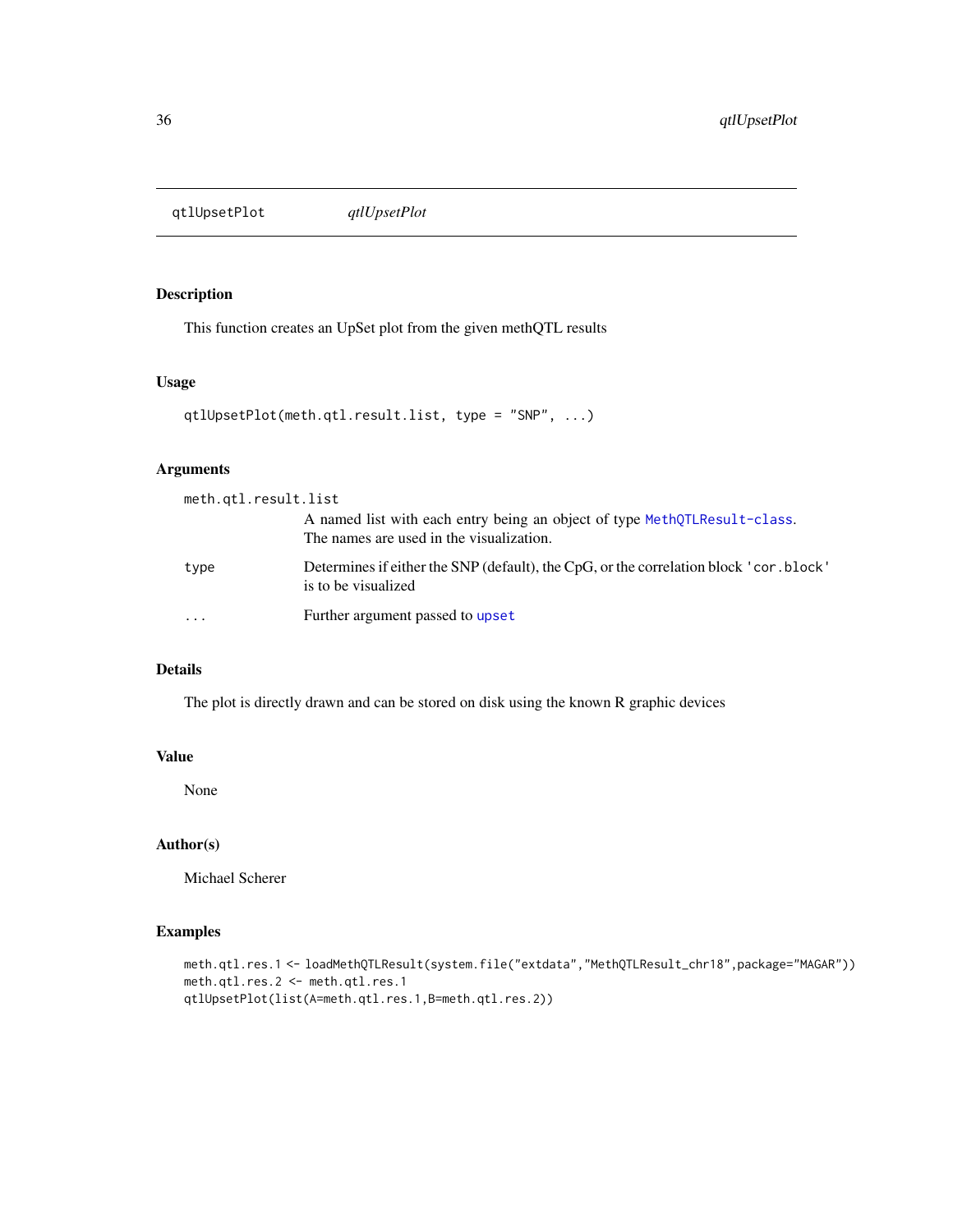<span id="page-36-0"></span>qtlUpSetPlotCorBlocks *qtlUpSetPlotCorBlocks*

#### Description

This function overlaps correlation blocks for a list of methQTL results

#### Usage

```
qtlUpSetPlotCorBlocks(meth.qtl.res.list, ...)
```
#### Arguments

meth.qtl.res.list

A list of [MethQTLResult-class](#page-19-1) objects, for which correlation blocks are to be overlapped

... Further argument passed to [upset](#page-0-0)

### Details

This function draws an UpSetPlot for the overlaps directly from to the open graphics device

#### Value

None

#### Author(s)

Michael Scherer

#### Examples

```
meth.qtl.res.1 <- loadMethQTLResult(system.file("extdata","MethQTLResult_chr18",package="MAGAR"))
meth.qtl.res.2 <- meth.qtl.res.1
qtlUpSetPlotCorBlocks(list(A=meth.qtl.res.1,B=meth.qtl.res.2))
```
qtlUpSetPlotTagCpGs *qtlUpSetPlotTagCpGs*

#### Description

This function overlaps the tagCpGs for a list of methQTL results

#### Usage

qtlUpSetPlotTagCpGs(meth.qtl.res.list, ...)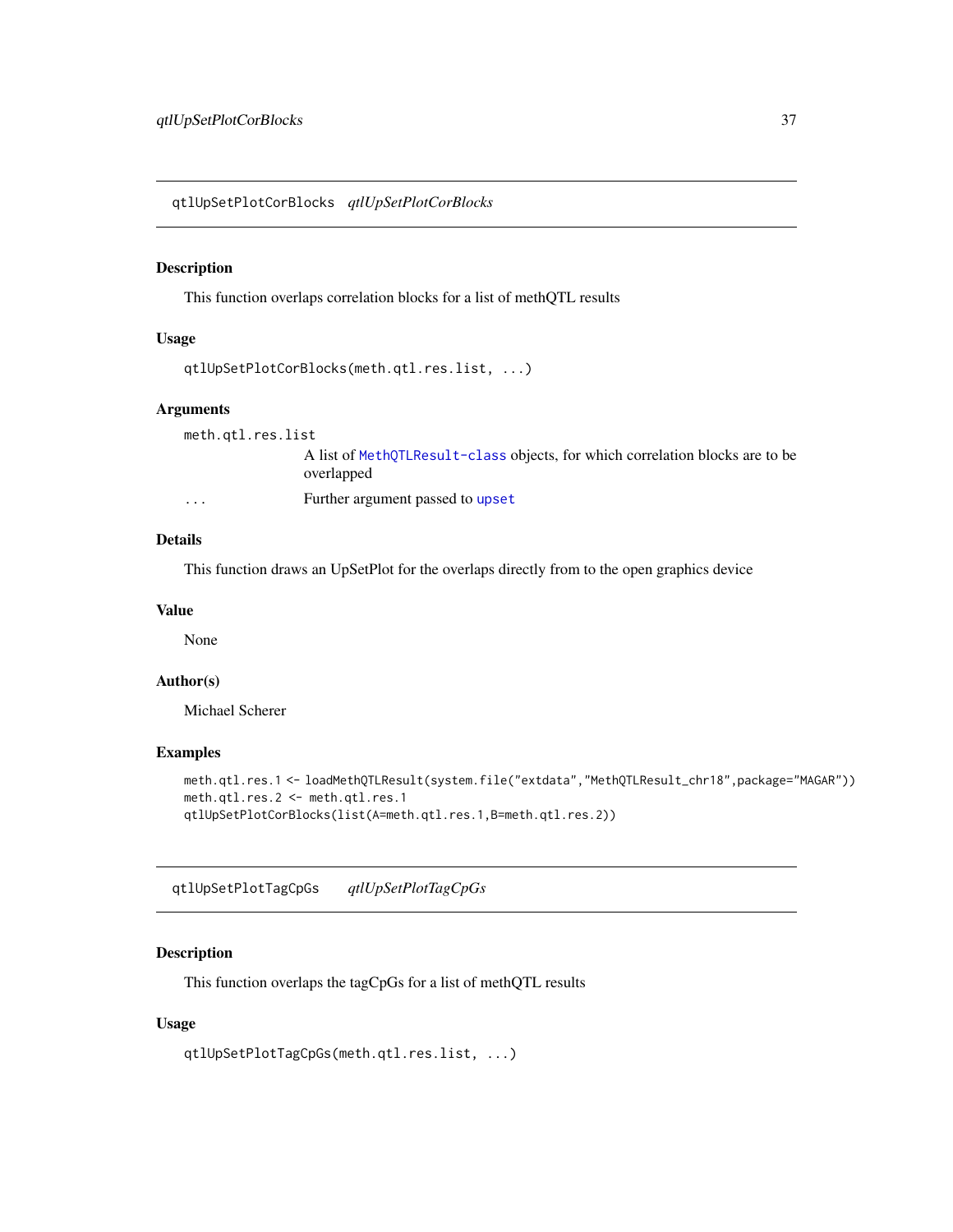#### Arguments

| meth.gtl.res.list |                                                                                             |
|-------------------|---------------------------------------------------------------------------------------------|
|                   | A list of MethOTLResult-class objects, for which correlation blocks are to be<br>overlapped |
| .                 | Further argument passed to upset                                                            |

#### Details

This function draws an UpSetPlot for the overlaps directly from to the open graphics device

#### Value

None

#### Author(s)

Michael Scherer

#### Examples

```
meth.qtl.res.1 <- loadMethQTLResult(system.file("extdata","MethQTLResult_chr18",package="MAGAR"))
meth.qtl.res.2 <- meth.qtl.res.1
qtlUpSetPlotTagCpGs(list(A=meth.qtl.res.1,B=meth.qtl.res.2))
```
qtlVennPlot *qtlVennPlot*

#### Description

This function creates a venn plot from a list of methQTL results, showing the overlap between the interactions

#### Usage

```
qtlVennPlot(
  meth.qtl.result.list,
  out.folder,
  type = "SNP",
  out.name = NULL,
  ...
\mathcal{L}
```
<span id="page-37-0"></span>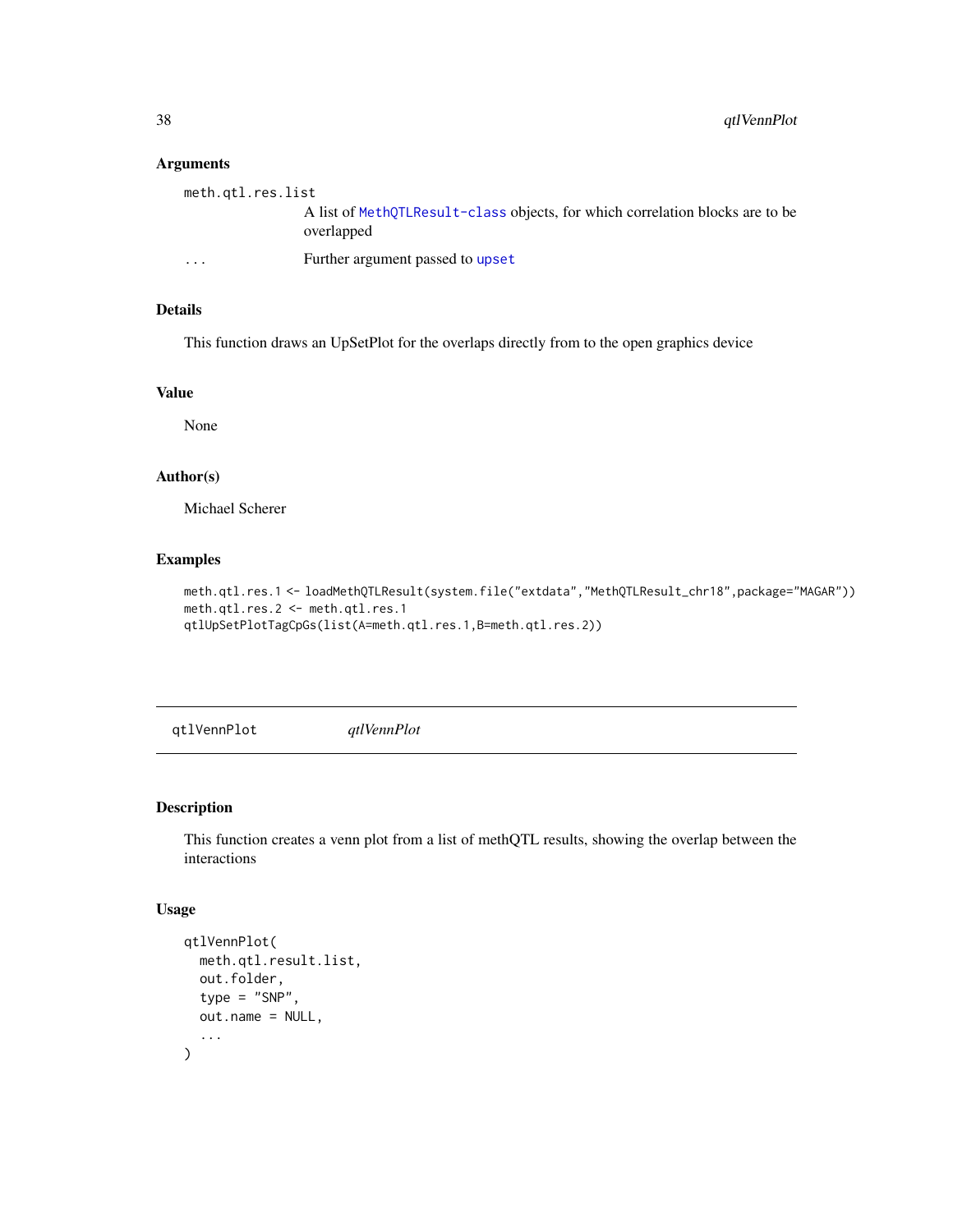#### <span id="page-38-0"></span>Arguments

| meth.qtl.result.list |                                                                                                                       |  |
|----------------------|-----------------------------------------------------------------------------------------------------------------------|--|
|                      | A named list with each entry being an object of type MethQTLResult-class.<br>The names are used in the visualization. |  |
| out.folder           | Required argument specifying the location to store the resulting plot                                                 |  |
| type                 | Determines if either the SNP (default), the CpG, or the correlation block ' cor. block'<br>is to be visualized        |  |
| out.name             | Optional argument for the name of the plot on disk (ending needs to be .png)                                          |  |
| $\cdot$              | Further argument passed to venn. diagram                                                                              |  |

#### Details

The plot can be stored on disk using out.folder and out.name

#### Value

None

#### Author(s)

Michael Scherer

#### Examples

```
meth.qtl.res.1 <- loadMethQTLResult(system.file("extdata","MethQTLResult_chr18",package="MAGAR"))
meth.qtl.res.2 <- meth.qtl.res.1
qtlVennPlot(list(A=meth.qtl.res.1,B=meth.qtl.res.2),out.folder=getwd())
```
<span id="page-38-1"></span>saveMethQTLInput,MethQTLInput-method *saveMethQTLInput*

#### Description

This functions stores a MethQTLInput object in disk.

#### Usage

```
## S4 method for signature 'MethQTLInput'
saveMethQTLInput(object, path)
```
#### Arguments

| object | The MethQTLInput-class object to be stored on disk.        |
|--------|------------------------------------------------------------|
| path   | A path to a non-existing directory for files to be stored. |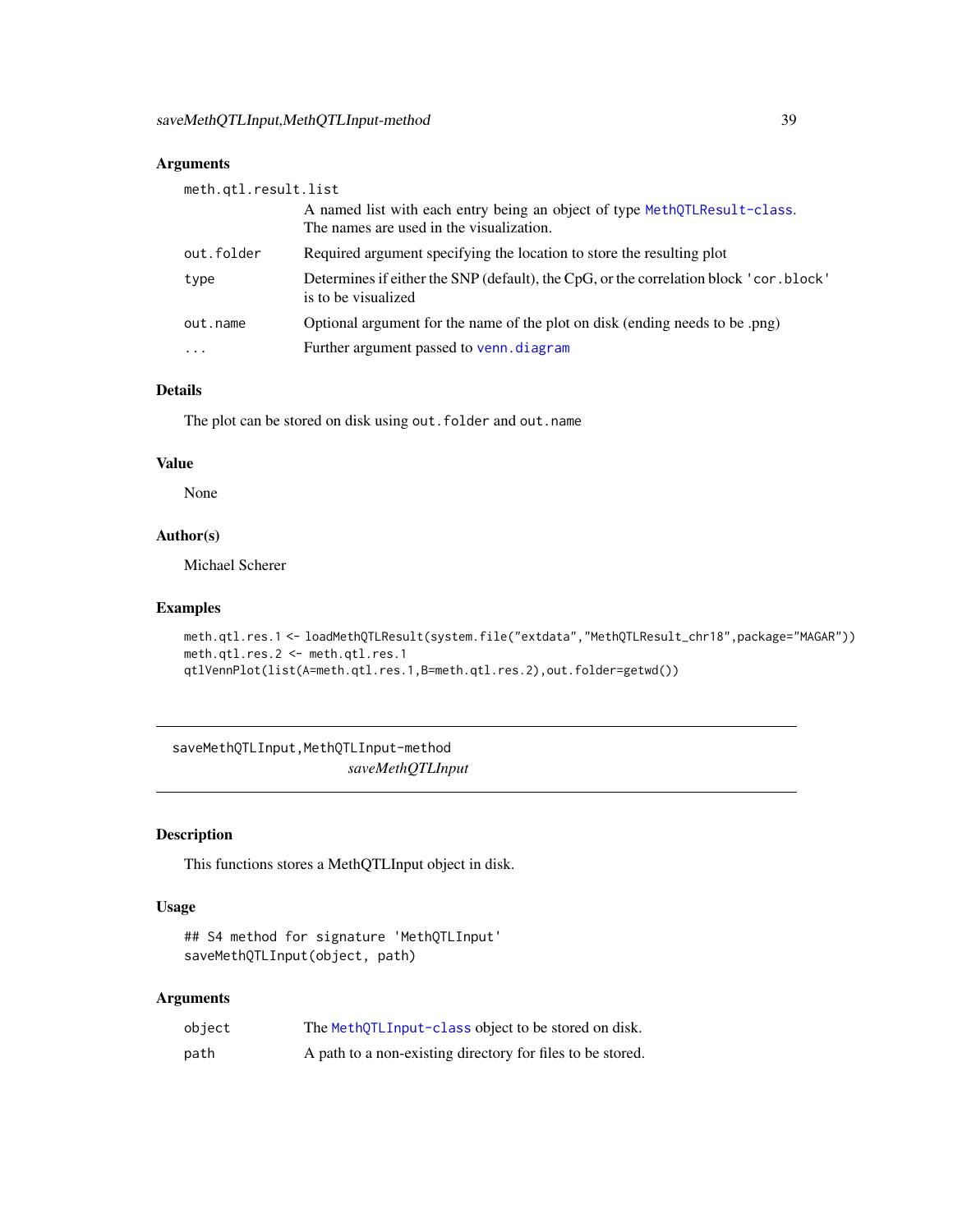#### Value

None

#### Author(s)

Michael Scherer

#### Examples

```
meth.qtl <- loadMethQTLInput(system.file("extdata","reduced_methQTL",package="MAGAR"))
saveMethQTLInput(meth.qtl,"MethQTLInput")
```
saveMethQTLResult,MethQTLResult-method *saveMethQTLResult*

#### Description

This functions stores a MethQTLInput object in disk.

#### Usage

```
## S4 method for signature 'MethQTLResult'
saveMethQTLResult(object, path)
```
#### Arguments

| object | The MethQTLResult-class object to be stored on disk.       |
|--------|------------------------------------------------------------|
| path   | A path to a non-existing directory for files to be stored. |

#### Value

None

#### Author(s)

Michael Scherer

```
meth.qtl.res <- loadMethQTLResult(system.file("extdata","MethQTLResult_chr18",package="MAGAR"))
saveMethQTLResult(meth.qtl.res,"MethQTLResult")
```
<span id="page-39-0"></span>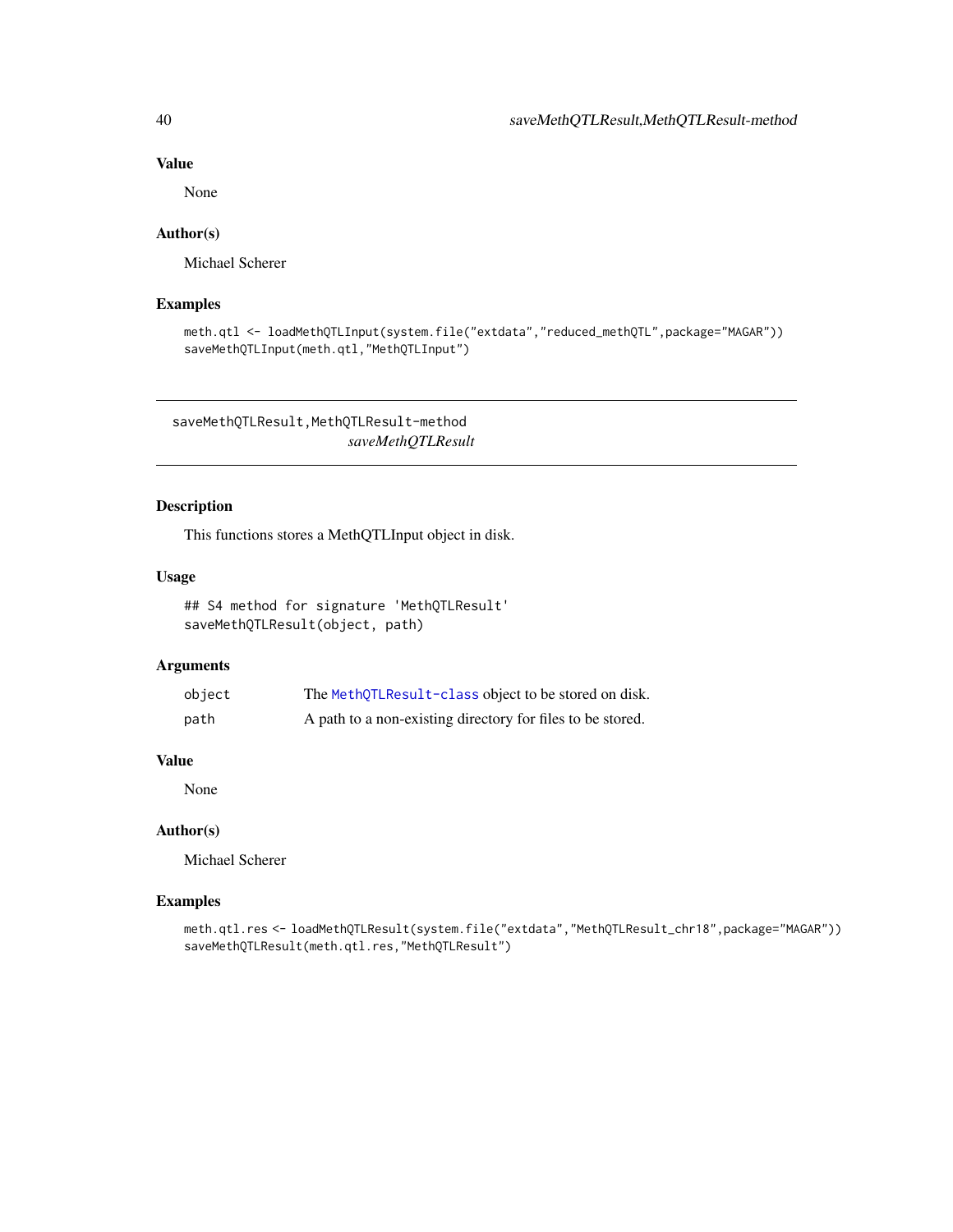# <span id="page-40-0"></span>**Index**

∗ datasets QTL.OPTIONS, [22](#page-21-0) computeCorrelationBlocks, [3](#page-2-0) doImport, [4](#page-3-0) doMethQTL, [6](#page-5-0) doMethQTLChromosome, [7](#page-6-0) filterPval *(*filterPval,MethQTLResult-method*)*, [8](#page-7-0) filterPval,MethQTLResult-method, [8](#page-7-0) getAnno, *[20](#page-19-0)* getAnno *(*getAnno,MethQTLInput-method*)*, [9](#page-8-0) getAnno,methQTL-method *(*getAnno,MethQTLInput-method*)*, **Q** getAnno, MethQTLInput-method, [9](#page-8-0) getAnno, MethQTLResult-method *(*getAnno,MethQTLInput-method*)*, [9](#page-8-0) getCorrelationBlocks *(*getCorrelationBlocks,MethQTLResult-method*)*, [10](#page-9-0) getCorrelationBlocks,MethQTLResult-method, [10](#page-9-0) getGeno, *[20](#page-19-0)* getGeno *(*getGeno,MethQTLInput-method*)*, [10](#page-9-0) getGeno,methQTL-method *(*getGeno,MethQTLInput-method*)*, [10](#page-9-0) getGeno, MethQTLInput-method, [10](#page-9-0) getMeth, *[20](#page-19-0)* getMethData *(*getMethData,MethQTLInput-method*)*, [11](#page-10-0)

getMethData,methQTL-method *(*getMethData,MethQTLInput-method*)*, [11](#page-10-0) getMethData,MethQTLInput-method, [11](#page-10-0) getOverlappingQTL, [12](#page-11-0) getOverlapUniverse, [12](#page-11-0) getPheno, *[20](#page-19-0)* getPheno *(*getPheno,MethQTLInput-method*)*, [13](#page-12-0) getPheno,methQTL-method *(*getPheno,MethQTLInput-method*)*, [13](#page-12-0) getPheno, MethQTLInput-method, [13](#page-12-0) getResult, *[20](#page-19-0)* getResult *(*getResult,MethQTLResult-method*)*, [14](#page-13-0) getResult,MethQTLResult-method, [14](#page-13-0) getResultGWASMap *(*getResultGWASMap,MethQTLResult-method*)*, [14](#page-13-0) getResultGWASMap,MethQTLResult-method, [14](#page-13-0) getSamples *(*getSamples,MethQTLInput-method*)*, [15](#page-14-0) getSamples,methQTL-method *(*getSamples,MethQTLInput-method*)*, [15](#page-14-0) getSamples, MethQTLInput-method, [15](#page-14-0) getSpecificQTL, [16](#page-15-0) HDF5Array, *[32](#page-31-0)* HDF5Matrix, *[11](#page-10-0)*, *[19](#page-18-0)* imputeMeth, *[20](#page-19-0)* imputeMeth *(*imputeMeth,MethQTLInput-method*)*, [16](#page-15-0)